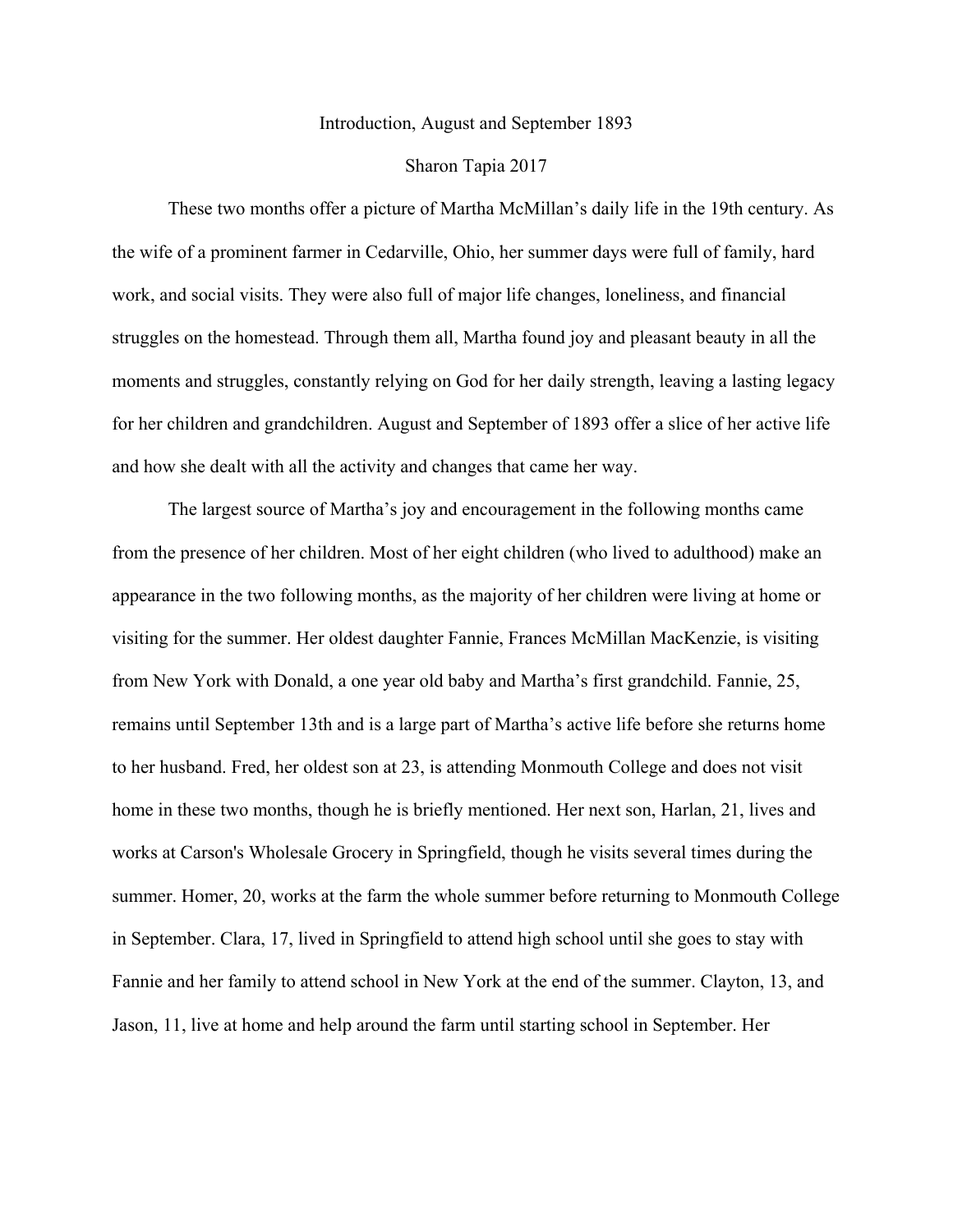youngest, Paul, 3, often plays with Donald and goes on pleasant carriage rides with the rest of the family. The summer was full of joyful reunions and cheerful days with her family.

Though her daily life was full of happy moments, this summer was also full of tedious struggles. She endured funerals of beloved family friends, rainy and gloomy days and the 1893 depression that hit her family's farm hard. The family was going through harsh economic troubles during the summer of 1893. There was a minor depression that year, an event that hit farmers hard. For the McMillans, according to their son Jason, "Prices dropped to the lowest in the history of the nation. The only thing left of what was once a large estate was the original homestead, and that heavily mortgaged. These were the years that tried men's souls." Despite this harsh climate, Martha and her family do not dwell on the struggles. While they appear to have less hired help and her son Homer works at their farm for the summer, the family works hard on the farm, sewing and canning fruit to support themselves. Despite the strain on the family, the hospitable McMillans had daily visitors who sometimes stayed for several days. Her son Jason, in *The MacMillan Homestead,* records that the McMillans never stopped being the hospitable and gracious people they were, even when they lacked much. Even the pleasant happy days hard and busy, some of the entries taking on a hectic and hurried tone as she tried to keep up with her busy life.

Though August is full of activity, in September Martha's life goes from constant busyness to lonely solitude and she must deal with her changing family dynamics and understand her own pain. Fannie's return to New York in September, taking Clara and Donald with her, is a bittersweet moment for Martha. As the rest of her children gradually return to school and college, she is left feeling more and more alone. In midst of her loneliness and sorrow, she refuses to wallow in the moment long, turning towards activities in her church and in her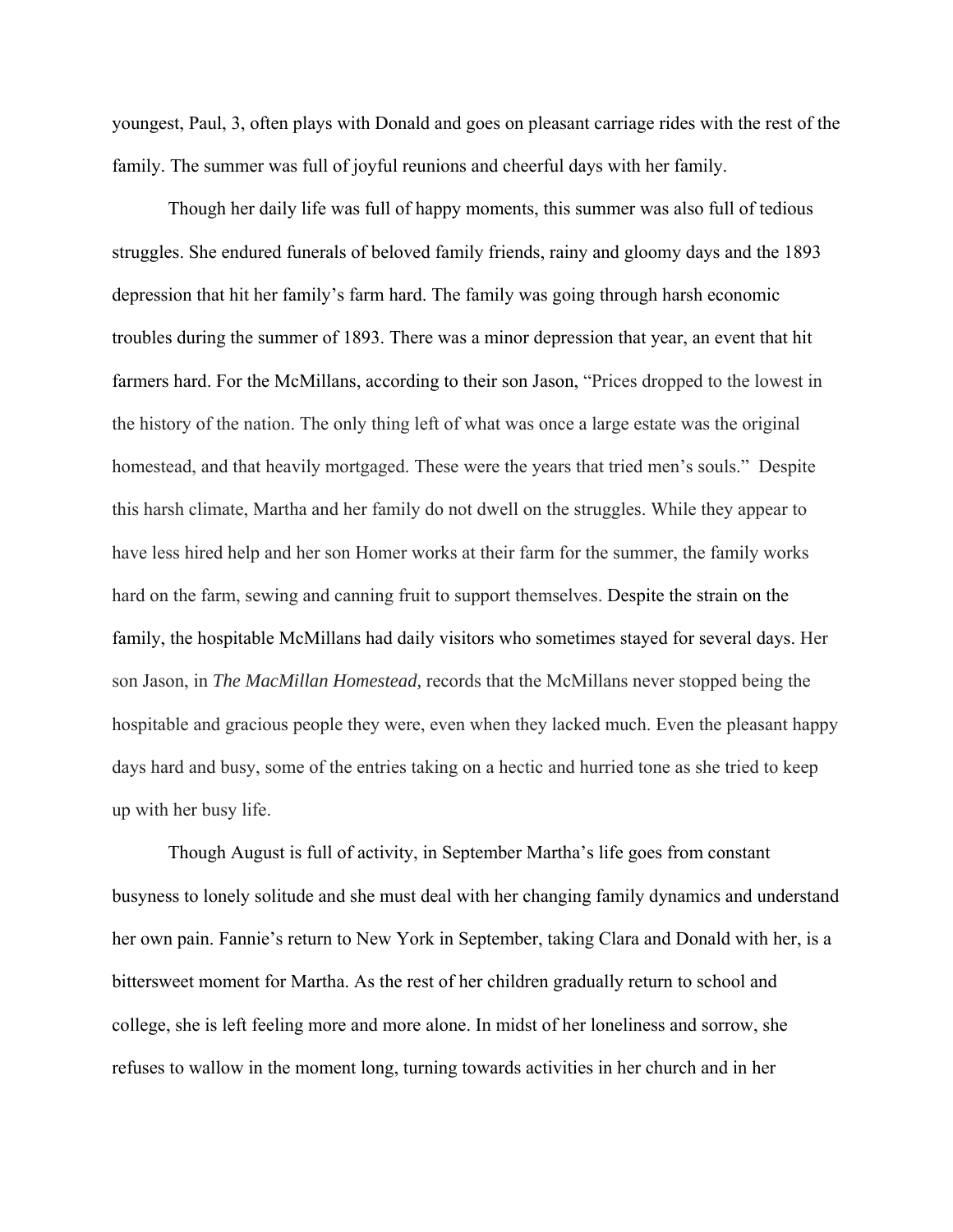community to block out the unhappy thoughts. Despite her busy and sometimes sad moments, she never failed to set about time for church and Sabbath school; her faith was a significant part of her life and she never failed to focus on God as the source of her daily strength.

Martha's story presents a relatable exploration of faith and turning to God in times of struggle. Her struggles echo human concerns that are still prominent in our own everyday lives. How she deals with the mundane by finding little joys and deals with struggles by turning to God, offer real life examples of a life well lived. Through the years she writes about what it means to be a good wife and social advocate, what it means to stand by principles in the face of oppressive trials, including heavy financial stress, the deaths of friends and family, and loneliness. A mother, wife, writer, and Christian, Martha maintains her distinct, sensible personality and identity through all the great changes in her life. She is simply Martha and as her writing shows, *she matters.* Her daily patience and hope, as well as finding beauty in the mundane, are lessons modern readers can learn from her quiet strength.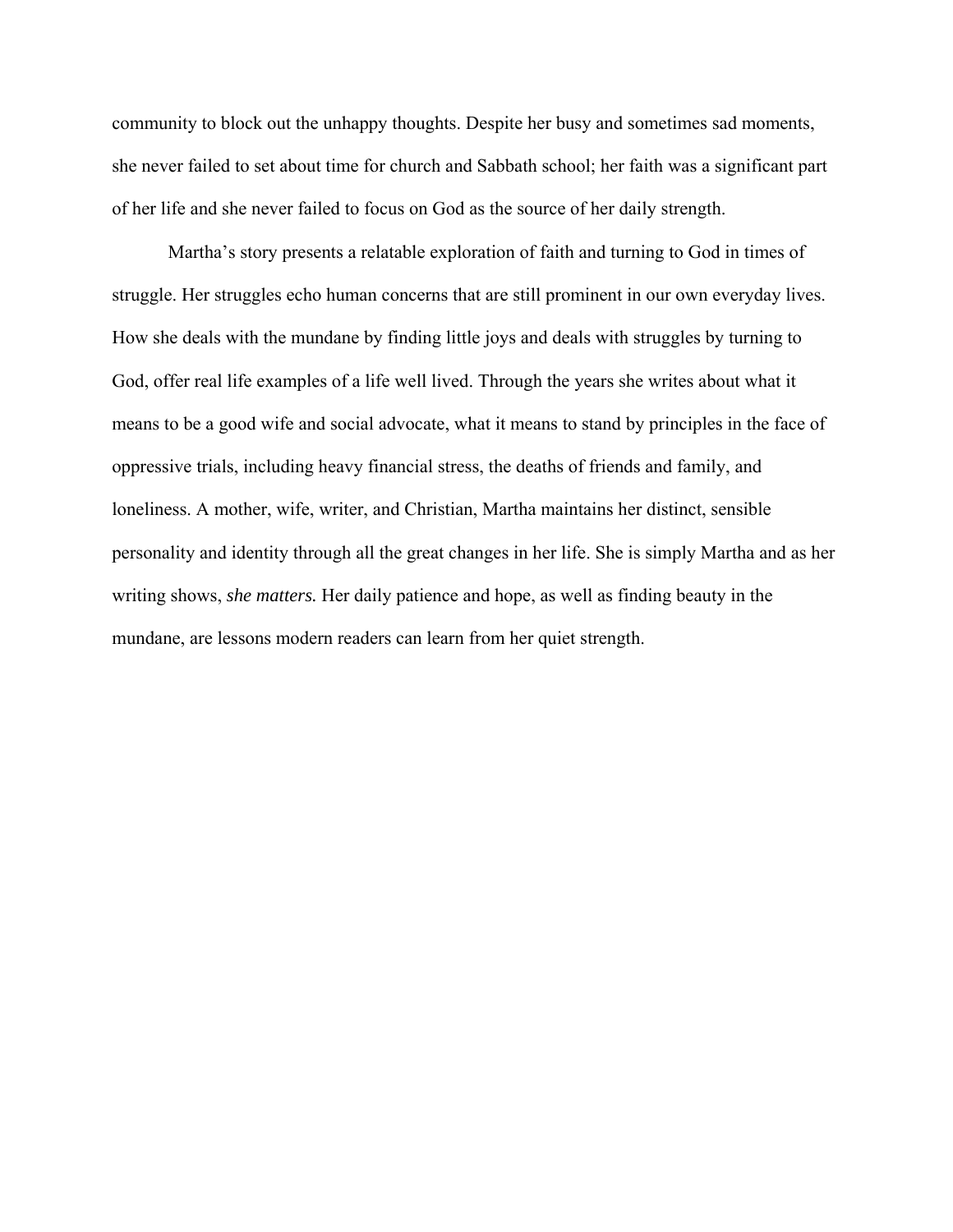## August 1893

1 Aug. Tuesday. Homer cutting patches of grass. Shingledollar, Isaac H- and Fred L- and Frank Erwin and Frank O- & Gideon finishing up the remnant left of the hay. At five Oclock Clayton & Jason left in the Surrie [*sic* possibly "surey"] for Wilmington - they drove Maud and the pony. Aunt Matt would go with them from C-Frank and On around without our boys & Fred L- they seem pretty lonely today. This afternoon Mr Jonas came for Fannie & Fred Laimont to tell them their grandmother was dead - they went home with him. Homer at C- at the shop. Frank On went home with him & did not come back - this Eve Gideon Shingledollar Isaac and Frank Erwin & Mr Mc & Paul here to supper. Fannie done a little washing to day. Donald around - This Eve Frank Erwin and I at Clifton. Daisy Wealy, aged fifteen, came home with us to help while Aunt Mary E- is here and until Frank L- comes back. Our boys - Clayton & Jason did not get back until nine O clock. Aunt Mary Eliza stopped at Aunt JaneS with Aunt Matt - Clayton and Jason throughly [*sic]* tired but both were delighted with their trip and their sumptuous dinner and evening lunch - Aunt Mary Eprovided company for them to show them over the city. (93-94)

2" Aug. Wed. A beautiful day again. The Hay Harvest ended at noon. Mr Mc & Fannie & Donald and Paul at C- and brought Aunt Mary E- out - they reached here just as Homer, Isaac Clayton Jason & Frank E- finished their dinner. We soon had the table in readings [*sic]* for them. Mr Mc not feeling well today. This afternoon - The men working in the oat Only Isaac who has been cutting weeds- he had Gidieon & Shingledollar in for supper - Clayton Frank Erwin Jason at C- with wood for Aunt JaneS. Daisy helping along nicely with the work. Homer at C- this eve. (94)

3 Aug. Thurs. Warm & dry - Homer steering the mower through the out-field. Gidieon with him see of the men gone but him. Frank Erwin around with the boyS - This morning Mr Mc took the carriage with M and [one word blotted out] and took Aunt Mary E-Fannie and Donald and Paul with him to the warmer pasture - came home near noon - Clara & Daisy W - and I busy. Mr Mc around home all afternoon - not feeling well with a cold. After Supper Aunt Mary E- & Fannie Donald and Paul went with him to the pasture near or beyond Selma for the ride. Clara ironing her white dress - Daisy and I ironing this afternoon - This eve - Homer at C at the hall - the 10" Ohio Battery meets in C- today - & this eve -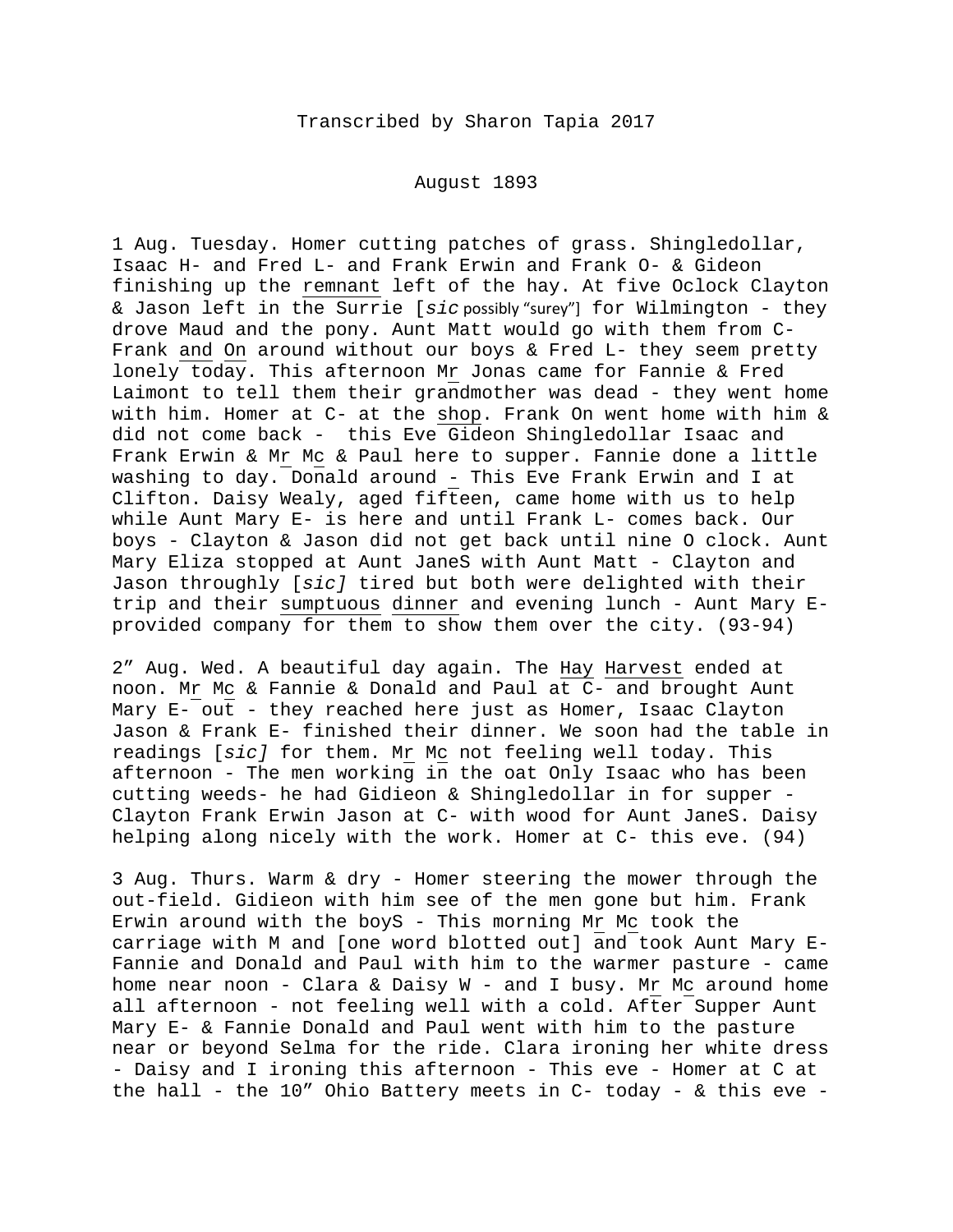Walter called this eve. Will Mc & our express in Springfield to day - We have had a pleasant happy day. Donnie Kyle called this morning. (94-95)

4" Aug. Friday. A beautiful day. This morning Aunt Mary E– and Clark and Clayton and I took a drive to C– Clara got Dr Oglesber take out a tooth - Aunt Roseanna going very slowly – Aunt Mary E- and I spoke to her – She seemed very peaceful She asked one to call again Aunt Jane came home with uS. This morning Uncle Dan & Annie called ["this morning" is crossed out] while we were away. This afternoon - Mr Mc and Homer called at Oscar Masons took tea there – they also called at Edd Lamont. This Eve Fannie & Donald & Aunt Mary E- and Clayton took Aunt Jane home in the Surrie and called to see Aunt Rachel and Josie On.(95)

5" Aug. Sat. Another Beautiful day. Fannie and Aunt Mary E- & Donald at Town Fannie got her teeth filled at Dr HomanS office – They got back in time for dinner. Homer & father out at the pasture [de starring?] sheep most of the day – home in time for tea. This afternoon I called to see Mrs Kyle – and Francis S Peters, who is very low with consumption. After supper Mr Mc and Aunt Mary E- and Fannie and Donald & Paul at C— for a ride – Homer at Selma to meet Harlan. He came on the one O clock train from Springfield. (95-96)

6" Aug. Sabb. A beautiful day. Harlan, Homer, Clara and Jason out at Sabbath School and church – Mr and Fannie at church. Clayton & Daisy and Paul and Aunt Mary E. and I at home. Mr Morton preached to day as usual. This Eve Harlan and Clara at the young folks meeting Harlan stopped to speak at Aunt JaneS & grand mother Murdocks. This afternoon spent with boys and with Daisy. (96)

7" Aug Monday. A beautiful day, At an early hour Mr Mc and Clara and Fannie and & Donald left with Harlan for Springfield — This afternoon Homer & crowd busy. This [blotted out, illegible] Homer at work. Aunt Mary E. and Jason at C— home in time for dinner. This afternoon Alvic On & Homer at the SpringS- to hear the Hon St John - I have been quite busy all day. Family busy. The folks reached home at nine. Fannie & Clara took dinner at [illegible] Stuarts & tea there too. Homer home after the folks came – He took supper with Alvic On. St John spoke fine - but only a small crowd to see him. Isaac away. Gidieon off duty this p.m. Aunt Mary E- still with us. (96-97)

8" Aug. Tuesday. A lovely day. Homer and Isaac in the oats. Gideon off duty. Lee Shingledollar moved out from GideonS this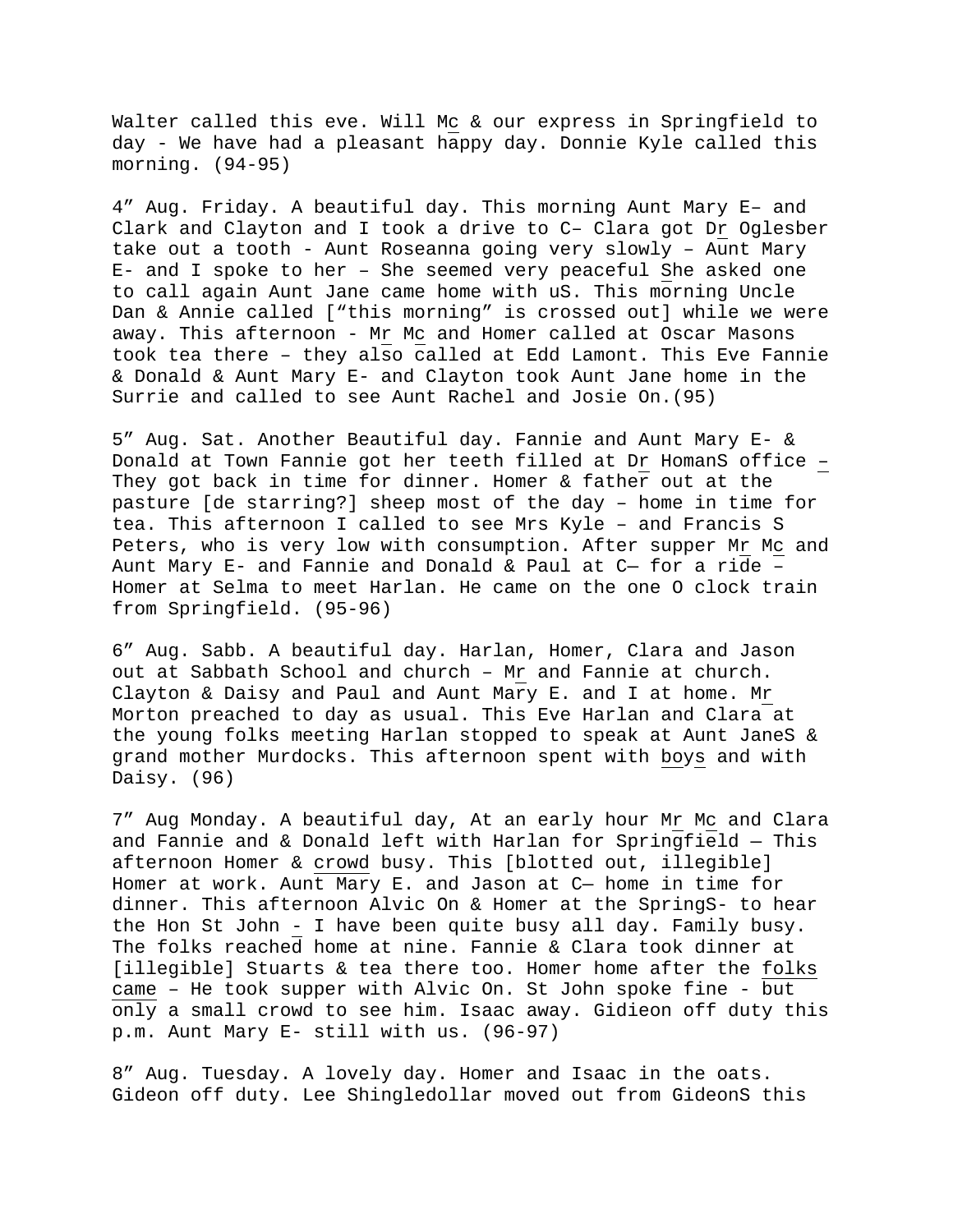morning and went to Aunt Rachels. After an early dinner – Mr Mc and Clara Clayton and Jason and I attended the the [*sic*] temperance Mass meeting at two O clock at the old fair grounds - Hon St John spoke – his address powerful - quite a larger audience - we were home again before dark. Fannie and Donald and Aunt Mary E- at C– they took tea at Aunt JaneS. Paul stayed here, like a little soldier, with Daisy – & seemed content and happy after they came back from town they walked up to Will Mcs. Homer out at Uncle Silas's this eve – and Walter came home with him – they expect to attend the Springfield fair tomorrow. (97)

9" Aug. Wed. Dry & dusty. At an early hour Homer and Walter left for the fair. Fannie Aunt Mary E- & Clara Clayton Jason and Paul and Donald spending the day at Aunt Jennette & Uncle Bighams. Near noon Mr Mc left for Xenia to be ready for the St John meeting this afternoon - No one here but Isaac & Daisy and me [crossed out word]- we are not having a holiday but have been very busy. Gidieon off duty this p.m. - Isaac taking weeds out of the pasture - Annie Mc called here to see Aunt Mary E. this morning. None of the folks ventured from any of the three river points until long after dark - Father hoome [*sic]* for a late supper - Daisy and I finished ironing & Mr Mc took dinner at Uncle Silas's and went with him to Xenia. (97-98)

10" Aug. Thurs. Dry & dusty. The folks had a mishap as they returned from Uncle Bighams yesterday - and came home in Uncle Ervins Carriage. When Homer took the Carriage home this morning Fannie and Aunt Mary E- and Donald and Jason went to spend the day around town. Jason expected to white wash for Aunt Mary. Mr Mc took Paul with him to the warmer pasture this p.m. Isaac around cutting weeds, Clara and Daisy and I busy.

Homer found grandmothers lost cow & took her home and took tea with grandmotherS - This Eve Mr Mc at Michael Collins to see the machine men - This Eve Fannie and Paul and I at town for the folks. Aunt Mary E- spent the day at [blotted out two words]. Fannie at Mr Mortons and at Aunt Bells. This afternoon She & Donald went with Aunt Bell and the children and called at Aunt Matties. I called with grandmother Murdock a few minutes. Aunt Mary E. here as usual. (98-99)

11" Aunt. Friday. Dry & dusty - Fannie and Donald and Paul around with Mr Mc in the buggy this morning. They stopped to see Sarah Haggard D- as they past. This p.m. Homer at C- on an errand for Ba[g or s]el - Homer & Mr Mc around - Clayton at Bagels at the machine to day, did not get home until after dark. Mr Mc and Aunt Mary E- and Fannie at Selma - they called to see Miss R- but she was not at home. Homer at C- at Uncle Silas's.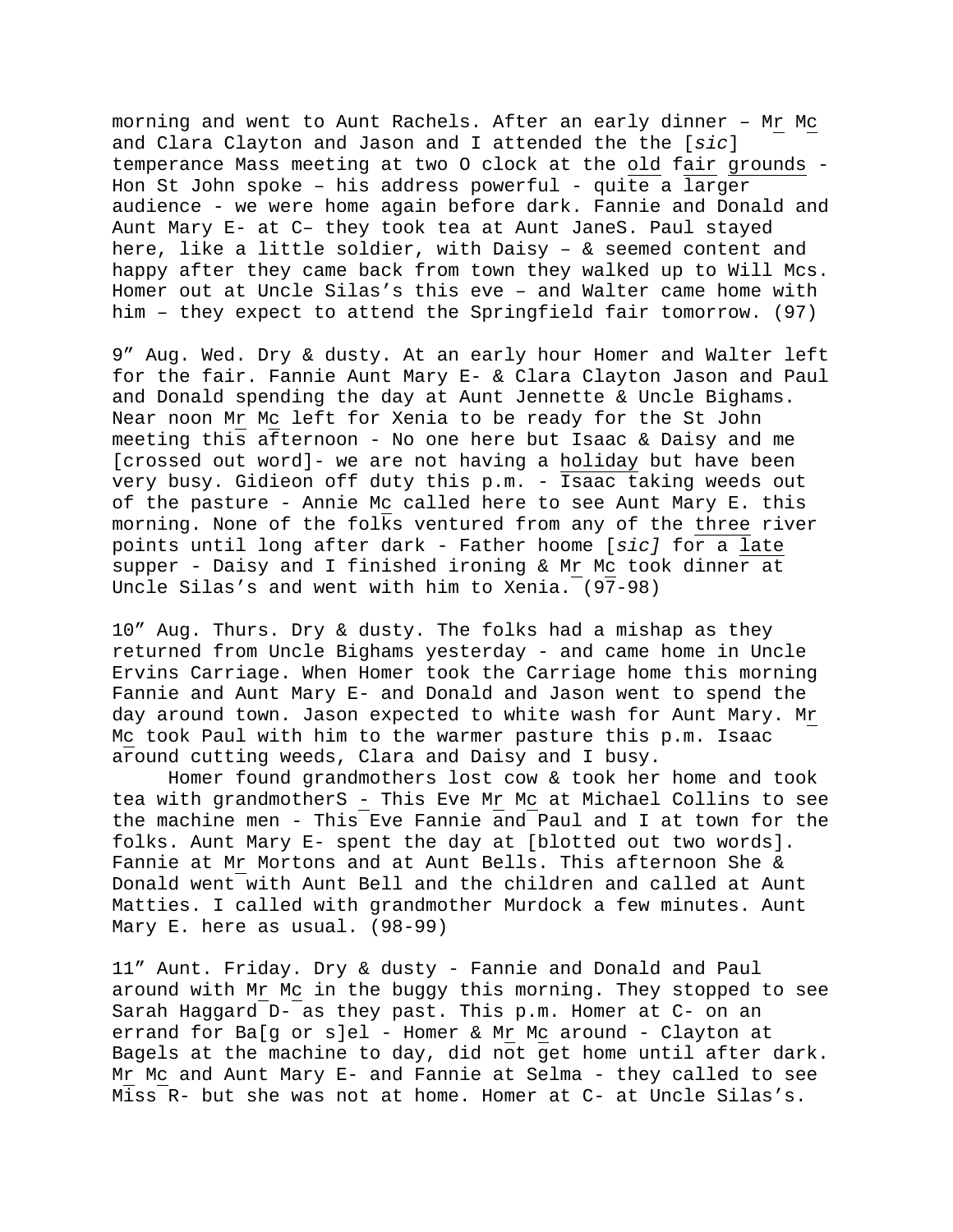Daisy and I busy to day. Clara helping Aunt Mary E- appraising Harlan's wardrobe and my mitts. Mr Calvin of S- called on his weekly rounds and I sent Harlan's goods direct to Carson Forbes. Paul and I are going to retire early. (99)

12" Aug. Sat. A little rain fell this morning - One kept dry the rest of the day. Near noon [blank space] machine came - we had thirty here to dinner and supper - They finished their work and came into a five O clock Supper - They thrashed the oats to day. Fannie & Donald at C- for meat this morning - after she came home She and Aunt Mary E- helped us along all they could and Donald went with them to Aunt Rachels to take dinner there. Uncle Silas and Walter and Ralph have to dinner & supper - Mrs Hanshanans children here all day - She gave good satisfaction. I have been in bed nearly all day - scarcely able to keep up -Francis Peters is dead. Her funeral at two Oclock to day - but we were too pressed for any of the children to go - On last Thursday morning Clara and Jason called to see her and took her some nice things - but now she is gone - and what we had purposed to bestow on her we can give to some other needy one. Fannie Aunt Mary E at Rachels for Supper. (99-100)

13" Aug. Sabb. Very dry - no Sign of rain. Clara and Aunt Mary E- & Paul and Daisy at home with Donald. Homer & Clayton and Jason at Sabbath School & church - Mr Mc and Fannie and I at church - Mr Mortons text, "I am the good Shepherd and know my Sheep, and am Known of mine".

Christ our Shepherd is the Subject of this text - Christ knows every want of his children and supplies their every need. This afternoon after the Sermon Mr Mc and I called in to Speak to Uncle Joe - he has been sick for several days - This p.m. I heard Clayton & Jasons [?] Had Psalms and Bible reading [*sic]*. (100-101)

14" Aug. Monday. A beautiful day. Our house in nice order. Jason took Daisy Wealy home - and brought Frannie Lamont back with him. Frannie and Aunt Mary E- & Donald went after Miss Roadasmer but she will not come before next week. Mrs Robt Lindal Called just at noon and came out and took dinner with uS and spent most of the afternoon with Mr Mc & Homer at Mr Isaac Charms for corn. Clayton and Jason and Donald and Paul around. Isaac and Gidieon Stacking the remainder of the oats. This afternoon Aunt Mary E. went with me to C- we took the clothes to Mrs P- Aunt Mary E. Stopped at Aunt JaneS- I attended a Church meeting at the church. I took tea with grandmother Murdock & Aunt MaryS. This Eve at five O clock Fannie went Ida Crosswells to spend the evening with ten or twelve of the girls - They had a delightful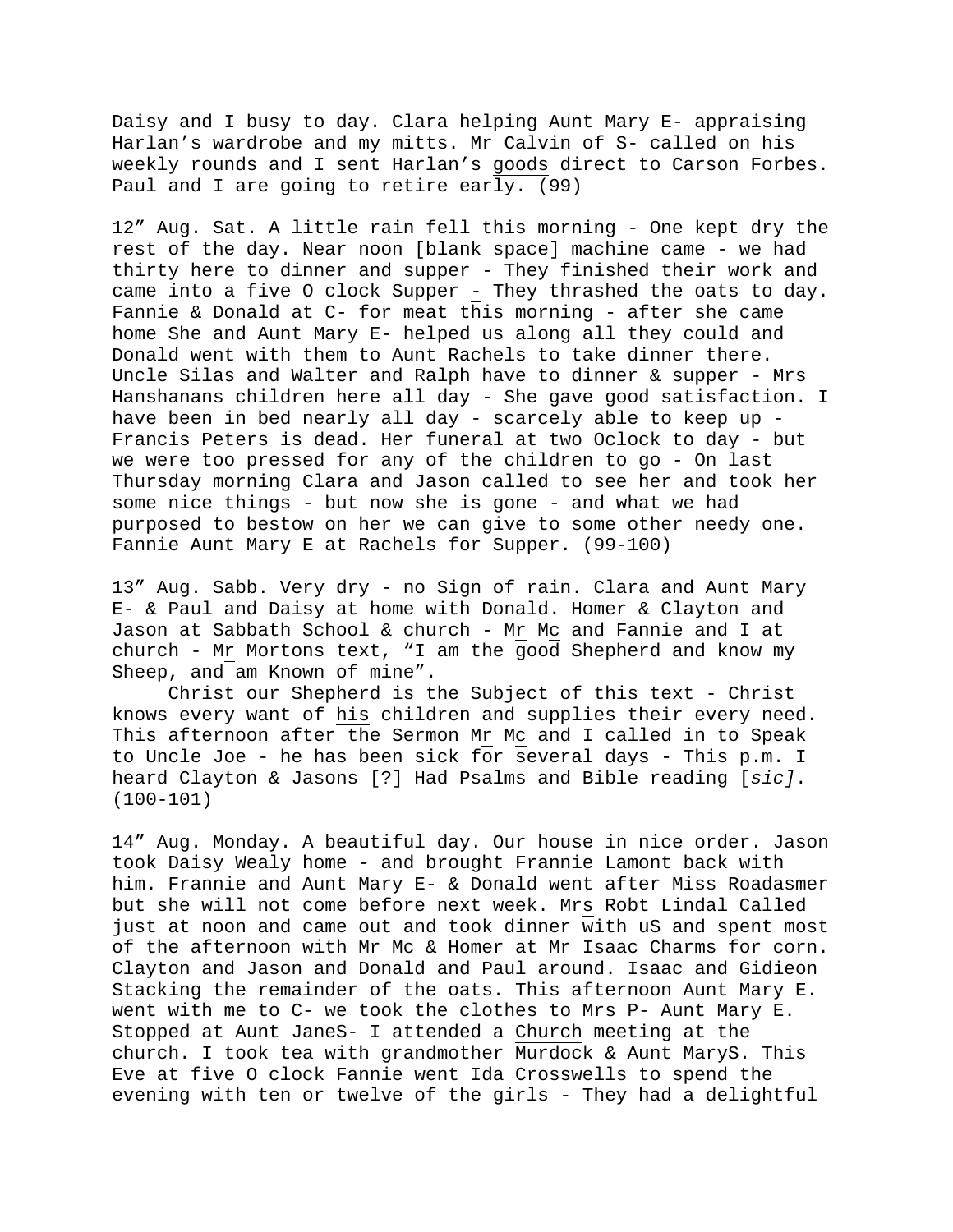Supper and an enjoyable evening. Aunt Roseanna gradually slipping away. I [?] to see Uncle Joe he is still in bed. James P. Mc has taken his place in the post office about a week or more ago - Aunt Mary E- Stayed at Aunt JaneS to night - Alvic On called and Homer went with him to Selma to spend the evening. Clayton and Jason at Selma with Sacks. (101)

15" Aug. Tues. A beautiful day. Clara and Paul went to the eight O clock train and met Mr J.C. McMillan and brought him out along with Aunt Jane & Aunt Mary Eliza - Mr J.C. is getting very frail - after dinner Mr Mc and Mr J.C. and I attended the meeting of the Bible society at the M.P. church - no Regular address to day - Mrs Lizzie K Rainy there. It has been a long time since I meet [*si*c] her before - This after Aunt Roseanna McMillan died. We were all in there after she was gone. Mr J.C. went back to K- on the six O clock train. This afternoon while we were away - Aunt Mary E. and Fannie and Donald and Paul drove up to see Mrs Eva Roadasmer – This's Paul. Late Homer at Some pasture -[illegible symbol]. Frank busy all day. Clayton at Crites's up there to See the new thrasher work. Theres another busy day has come to an end. (101-102)

16" Aug. Wed. Gidieon at the gravel pit opening yesterday and hauling out gravel to day. Homer at C this afternoon at the mill [illegible symbol]. Aunt Mary E getting my cloth ready for a cape - Fannie and Clara put out quite - a little washing - She and I and we [illegible] - Will Mc called. Clayton at Crites at the machine. This p.m. - at half past four Mr Mc and Aunt Mary E. and Fannie and I at Roseannas funeral - Mr Morton & Rev Sprawl and Warmock conducted the exercises. Mr Mortons text "Now I am ready to be offered up." After the funeral Aunt Mary E went to stay at Aunt Jane to night. We had quite a nice Summer shower this Eve - Clara and Frank have with Donald and Paul. This Eve Homer at  $C-$  (102)

17" Thurs. Aug. A beautiful day. This morning on the early train the friends left with Aunt Roseannas remains for Preble Co- to be layed [*sic]* away in their old family burrying grounds besides Uncle Gavins old church. Mr Mc and Clayton and Jason at the Xenia fair. Fannie and Donald stopped off at Miss Blanch Collins's to spend that day and Mr Mc rode with me from their [*sic]* to Xenia's - and went out from there with the boys to the fair - I put Maud in the stable for safe keeping and spent most of the day around town - for something new I called to see Sallie Buck - and called at Mr J.C. McMillans & got a dictionary he promised me - I also called to see old ms Charters -- and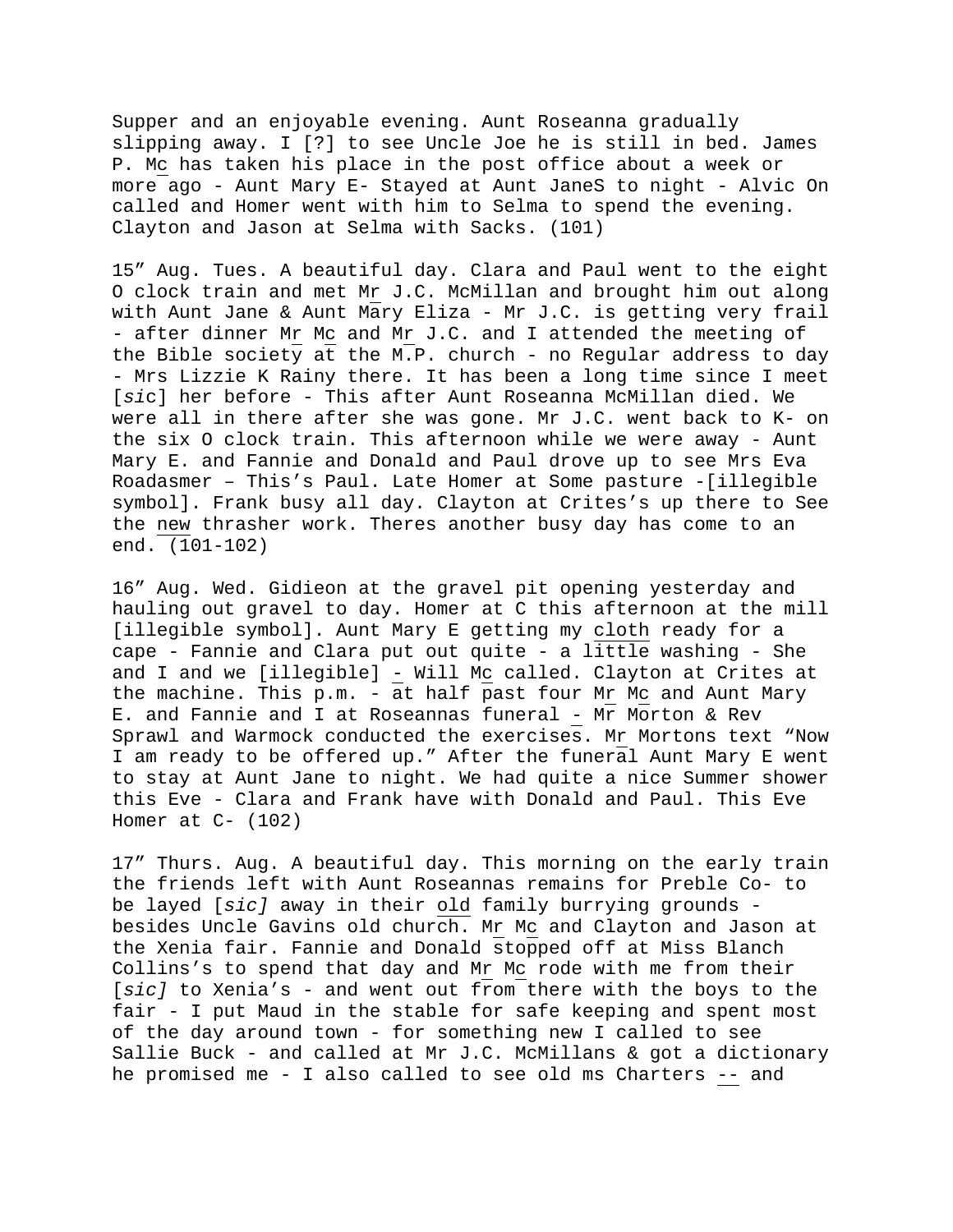reached Collins near five - when we came to C- we only stopped a very few minutes - I called in to see Uncle Joe he is sick.

 Homer & Gidieon & Clayton hauling on the rode. Frank & Clara kept Donald this afternoon - This Eve Homer at C- the rest of the folks did not get home until dark. (102-103)

18" Aug. Friday. Another bright day. Mr Mc and Clara at Springfield - Clara and I kept Donald -- Homer out with Gidieon on the roads. Clayton took Homers place until Homer went to Selma to see Mr Lindal. Frank and Clara and I busy with Donald and with a large ironing. We put up our corn to day. Excuse bad writing but I wrote most of the above while asleep. I am very tired to night. I meant to say that yesterday Clara and Frank had the large ironing and we put up the corn to day. Father & Fannie took dinner with Harlan - Fannie called at Stuarts - Charlie S- left Springfield last week. We had Supper when the folks came -- Jason at the office this eve - Homer up the pike a little while Lester sleeping here to night. (103-104)

19" Aug. Sat. Another nice day. I called to see Uncle Joe and brought Grandmother Murdock and Aunt Mary out with one - Aunt Mary made eighteen glasses of Crabb Jelly and 4 [?] marmalade - At an early hour Mr Mc and Homer and Clayton and Jason took 32 hays to C- to Mr Lindal. Paul went along too - and stopped at Aunt Bells awhile - he came out in our carriage -- Mr Mc and cocame home in time for dinner -- A little past noon Mr Mellanger called and took dinner with us. Gidieon & co over at his folks to day. This Eve Clara and Donald took Aunt Mary & grandmother home - Aunt Mary E. came back home with Clara - and is with uS to night - Homer at C- and at Selma too -- No he concluded not to go to S-- (Clayton at mill) (104)

[In the margin]: Gid & co off at Emva[?] to day.

20" Aug. Sabbath. A beautiful day - but cool. This morning Homer Clayton and Jason at Sabbath School and church - Clara went part of the way and came back on acct [account] of her dress. She and Aunt Mary E- & Fannie and Donald at home - Paul and Frank here too, Mr Mc and I at church. Mr Mortons text "But now they desire a better country, that is, a heavenly; wherfore God is not ashamed to be called their God; for he hath prepared for them a city." We all feel that - we have here no abiding peace permanently - but are looking for one yonder There is no other [?]that should interest us as our eternal home. "[?]" The Better Country." There is an Other country - another life - another home. Jesus great design in coming into this world was to help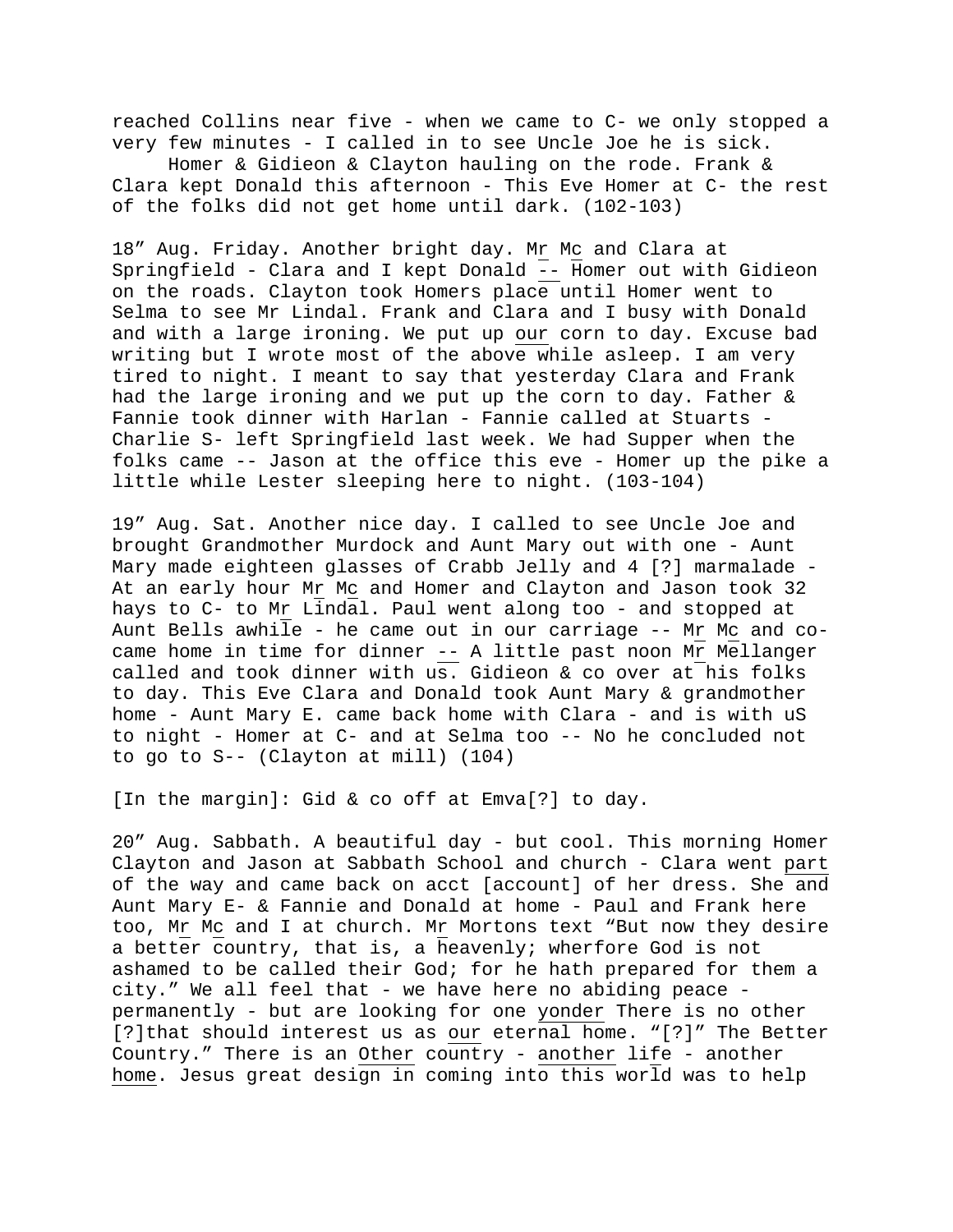fear down trodden men and women to find that home - There is no loss like the loss of the soul.

 After preaching Mr Mc and I called to see Uncle Joe - This [one word blotted out] afternoon Spent with the children - This Eve Homer and Clara at the Young Folks Meeting. (104-105)

21" Aug. Monday. A beautiful day - A little cool - and very dry. Clara and Aunt Mary E- went up after Miss Roadasmer this morning. The boys room and poarch ready for the Sewing. Homer at C- This morning. Near noon Prof McMillan called and took dinner and spent most of the afternoon. Aunt Mary E. & Fannie assisting Mrs R- with the Sewing. Most of her time & Mr Mcs & Homers, as well as my own, spent with the Proff - while here - Frank went over to Clifton yesterday P.M. - and back at her place to day faithful all the way through

Mr Ervin Kyle called this P.M. All of us very busy. This Eve Clara and Aunt Mary E. took the clothes to Mrs P- Homer spending the evening at Selma - Fannie feeling very anxious about her "fine pin.") She lost it to day. No traces of it can be found. (105-106)

22" Aug. Tues. A beautiful day. Mr Carry here and "purchased" some cattle. Miss Roadasmer assisted by Aunt Mary E. and Fannie are busy in the Sewing department -- Isaac & Gid hauling gravel - Mr Mc and Homer away with the stock - Fannie made very happy to day by finding her pin. This after noon Aunt Jennette and Aunt Matt called. Aunt Bell & Fern called - They remained for tea. This Eve Homer at C- (106)

23" Aug. Wed. A beautiful day. Miss Roadasmer busy all day long. Clara and Paul took Aunt Mary E. and Fannie & Donald to Uncle Dan to spend the day. Peace & Harry & Wills folks there Clara came back near noon bringing Grandmother Murdock and Aunt Mary with her to visit with the Pidgeon family here Mr & Mrs P- & their three children here- Mary Ervin came out with Clara all here until after tea when Fannie and Donald and Paul and I took the folks home and brought Aunt Mary E. back with us. Mary Ervin rode down with Homer - by the way Uncle Dan brought Fannie home this p.m. - to meet Mr and Mrs Pidgeon - This Eve Homer at Cagain and out at Uncle Silas's. (106-107)

24" Aug. A beautiful day. Near noon Mr Mc left for Hale Collins Pale. Fannie and Aunt Mary E. and Miss Roadasmer busy on the upper poarch [*sic*] at the Sewing. Homer looking after the Sheep. Gidieon & Isaac working on the roads. Sarah Haggard D[?] and children here to see Fannie this afternoon. This eve Fannie & Aunt Mary E. & Clara & Miss R- and Jason and, Donald & Paul took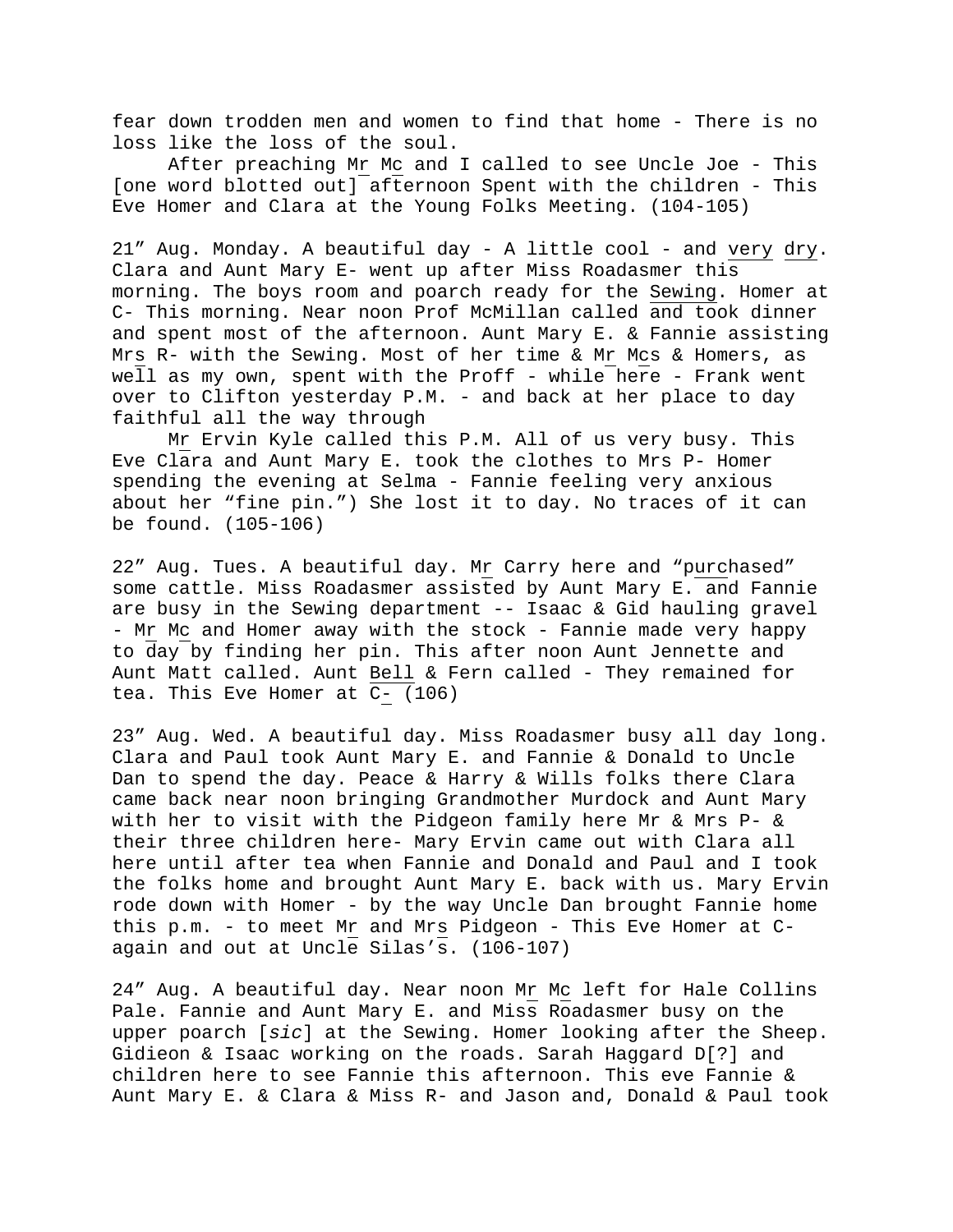a little ride - I have been working with grapes to day Frank finished the ironing we have been busy all day long. Mr Mc home for tea at dark. Homer at Minnie Turnbuls at an ice Cream Supper, and will stay with Walter at Uncle Silas's to night. (107)

25" Aug. Friday, A beautiful day - Jason at C- and brought Aunt Jane and Matt and Aunt Mary out - grandmother did not wish to come - Aunt Mary made 14 glasses of Grape Jelly to day - she kept busy - and so did Aunt Matt assisting Miss Roadasmer and Aunt Mary E. and taking care of Donald - Frank & Clara and all busy. One of Gidieons little ones sick - I was there this morning.

 Homer home from Walters this [erased] forenoon - This afternoon Mr Mc Mc [*sic]* and Homer at the pike looking after a buyer for Daisy - did not get home until after dark - When Homer went to town to see Alvic O. -- This Eve [crossed out, two words] Donald and Clara [scratched out, three words] and Aunt Mary E. took Aunt Jane and Matt and Aunt Mary home It was beautiful riding in the moonlight. (107-108)

26" Aug. Sat. We have been busy all day long. Clayton took Frank away this morning to go to a picnic today. Fannie and Aunt Mary E. helping Miss R with the sewing. Gidieon & Isaac hauling gravel. This p.m. Homer helped gather a few peaches - Mr Mc around home all day. This p.m. – very heavy wind and a shower. This Eve Homer at Selma he took Miss Roadasmer home – Aunt Mary E. and Fannie and Donald and Clayton at C- Jason cleaning his church suit - Homer has a pain in his breast to night. (108)

27" Aug Sabb. A beautiful day after the rain. Homer, Clayton Clara and Jason at Sabbath School and church. Mr Mc and Fannie at church - Aunt Mary E. and Paul & Donald and I at home Homer Clayton & Jason recited the catechism and read the Sabbath School lesson for next Sabbath. This Eve Homer and Clara at the young folks meeting. (108)

28 Aug. Monday. At an early hour Clayton left for Selma for Miss Roadasmer and Clara went to C- and brought Aunt Jane & Matt and Aunt Mary out – Aunt Mary working with the peaches. Aunt Matt helping with the sewing & Fannie & Aunt Mary E- with Miss R- all day sewing. Isaac taking the tops of the trees that were blown off Saturday out of the yard. Homer and Gid at the sheep until noon – This afternoon Homer and Alvic our went past Selma for there [*sic*] company to attend a picnic – Mr Harris called and chatted awhile this afternoon – Old [illegible] Miller came on his yearly rounds to day and chopped in the wood house all day.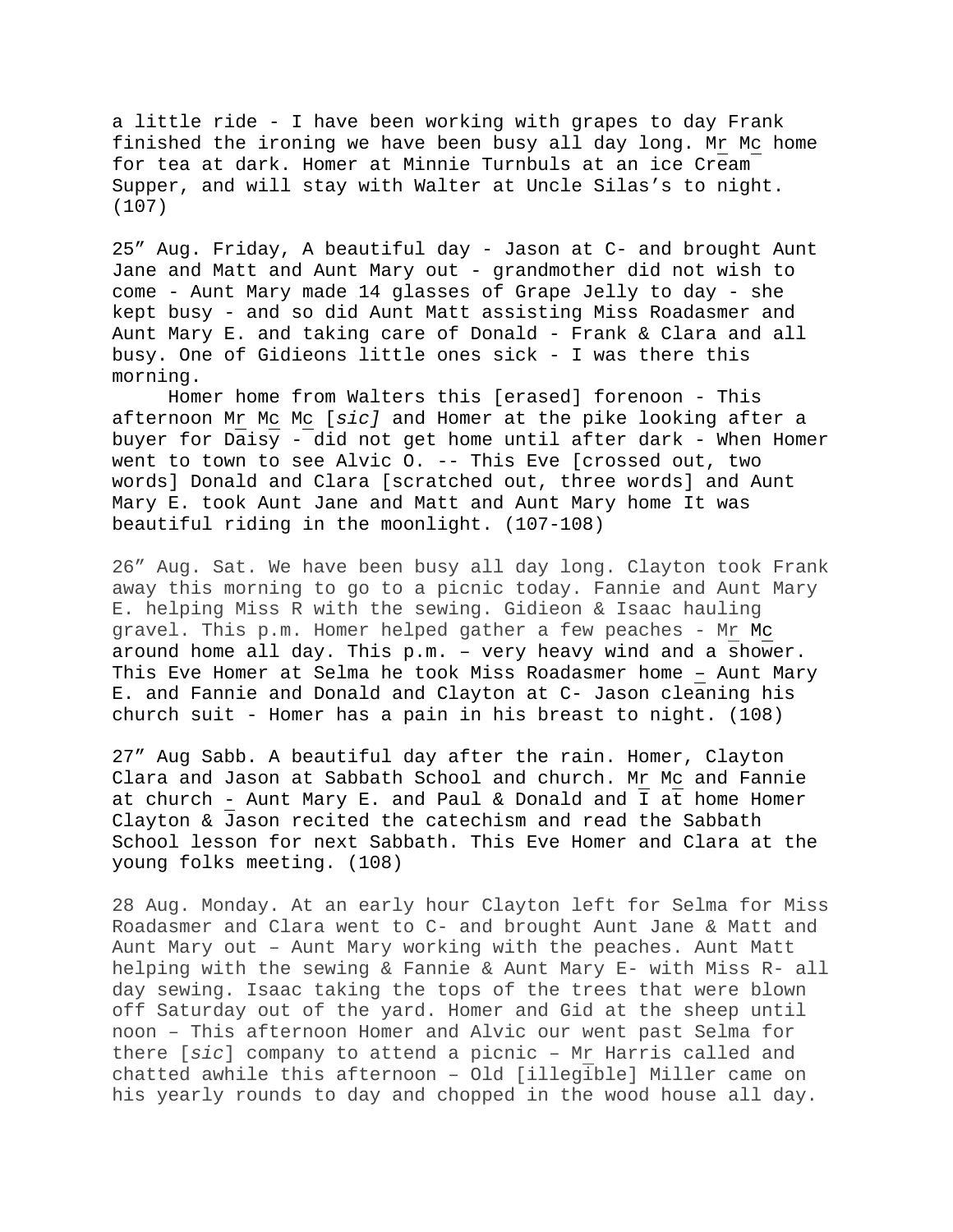Frank came back this morning and is home to day. This Eve Clara and Aunt Mary E. took the folks home. Gideon out at the pasture with Sheep – Mr Mc went out at a later hour.

The Ervin family called here this eve – Uncle Ervin and all – we are having quite a little shower – Fannie [illegible, perhaps received?] word This Eve from Mr Mkenzie – quite a gloom thrown over the congregation at the sudden death of one of the children – Theodore W Cline was suddenly killed at the Station he was eight or nine years old. Mr Harris called this p.m. (109)

29" Aug. Tuesday. Gideon & Isaac hauling gravel – "Old George" left us this morning. Homer working on sheep. Mr Mc around home most of the day.

Fannie and Aunt Mary E. on the upper poarch [*sic*] sewing all day long. Aunt Mary E. made four blouse waists for Paul – This afternoon I went to town I called to see Uncle Joe and S. This Eve Homer and Clara and Clayton at J.R. Orrs at a Social. Fannie & Aunt Mary E. and Miss R- and Donald & Jason at the pike riding. (109-110)

30" Aug Wed. A beautiful day. The State fair in Session in Columbus. This morning Homer and Fannie took Aunt Mary E. to Cto stay until Saturday Eve. They attended to a little business and were soon home – Donald seems to be happy here now and gets along nicely. Clara [illegible, perhaps received?] a letter from Helen W— Vesta Stuart is away – Therefore they can not come tomorrow. Homer and Gideon working on Sheep – Fannie and Miss R— Sewing all day – Frank and Clara and I busy. Mr T. Spauser called this Eve. Home took Miss Roadasmer home near dark – her stay with us has been very pleasant. Homer spent the eve in Selma. (110)

31" Aug. Thurs. A lovely day. Mr Mc left near noon some where up the Pike - At an early hour Gidieon and Homer left for Uncle Silas's. The machine there to day - This Eve Homer at C- Mr Mc home at four this p.m.

 This afternoon I expected to have attended the missionary meeting but did not get there. Fannie & Donald at C- took peaches for Aunt Mary E- & Aunt Matt took them out to Aunt Jennetts in Fannie's conveyance and remained for tea - Fannie took tea with grandmother & Aunt Mary. Fannie did not get home until near dark. Mr & Mrs Morton will be here tomorrow - I have been canning peaches this P.M. fruit very scarce - Clayton and Jason and Paul here - Isaac hauling out manure -- (110-111)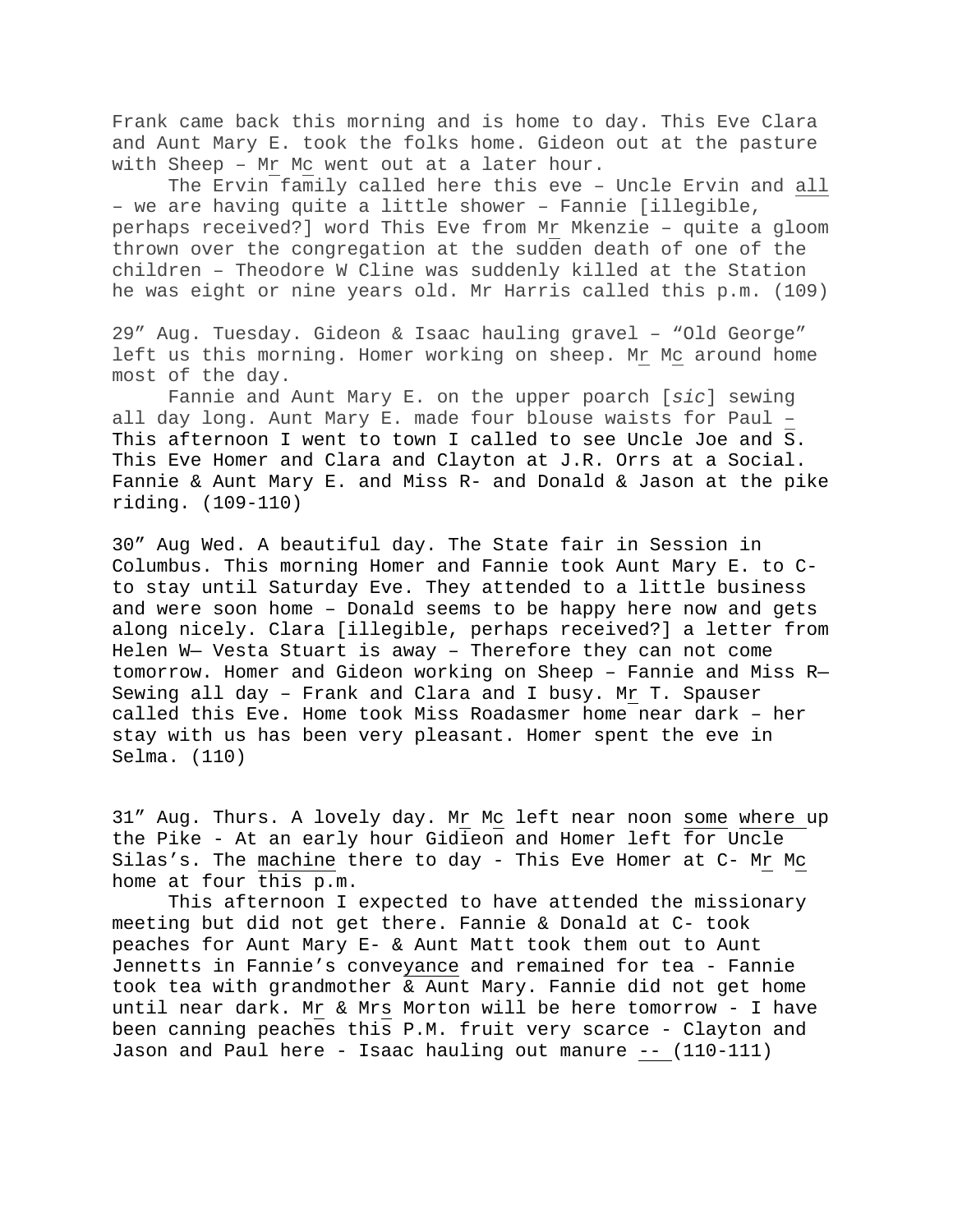## September 1893

1: Sept. Friday. Most a lovely day - Early this A.M. - Mr Mc and Homer & Clara left for Springfield. They had the time set and was obliged to go - although Mr & Mrs Morton were here and spent the day. We tryed to make things as pleasant as we could in Mr Mcs absence - Isaac at his hauling One of the colt of the thirty hogs died to day - very suddenly.

This Eve Aunt Bell and the children here - Mary Bell and Blanch remained to visit here until tomorrow eve - Fannie and Donald here all day helping us to make the most of things. Homer came back from S- with Basel and left early by way of L- to attend a party at Miss Carrie Haines - Mr Mc & Clara came at a later hour bringing Maggie Stuart with them Blanch & Mary here with Clara -

 Mr Howard Bratton & his friend called to see Homer - Can it be true that this is the 2" day of Autumn - that the Summer has really gone. Slipped away almost before we were aware. This is only a sample of the way our lives pass -- Here only for a day - - Although we all bid so high for this world -- yet after all how unsatisfactory. (111-112)

2" Sept. Sat. Another Bright day. Miss Maggie S- and Blanch and Mary here - This morning I made a quick visit to C- called at the School house to see Proff Sairs. We would like to send Clayton to School in C- this year. After dinner Fannie & Clara & Donald and Paul & Maggie S- and Blanch & Mary put up a little lunch and went over in the vicinity of Clifton to spend the afternoon - Homer left at the same time for Springfield to bring Harlan down this Eve - Mr Mc here all day looking after things - Isaac hauling out fertilizer. The folks come home up [word crossed out] Cedarville and Blanch and Fern stopped off at home and Aunt Mary E- come out with them and she and Maggie S- with us night -- Harlan and Homer home about nine O clock. [112]

3" Sept. Sabb. Light cool last night - & this morning. Aunt Mary E. and Clara and Jason and Frank here with Donald. Harlan Homer and Jason at Sabbath School and Church- Mr Mc and Fannie and Maggie and Paul and I at church - This is the first that Paul has been at Church for a long time. He had his new suit on - Rev John Kendal preached - Text "Whose I am and whom I serve." We are all servants and our life motto should be "I serve" God has a work for each one of us - This afternoon we had our Sabbath lesson Harlan and Homer with us. This Eve Harlan Homer Clara & Clayton & Maggie St- at the Young Folks meeting. Frank went over home - in our conveyance - and took advantage of the favor  $-$ - & tarryed late. (113)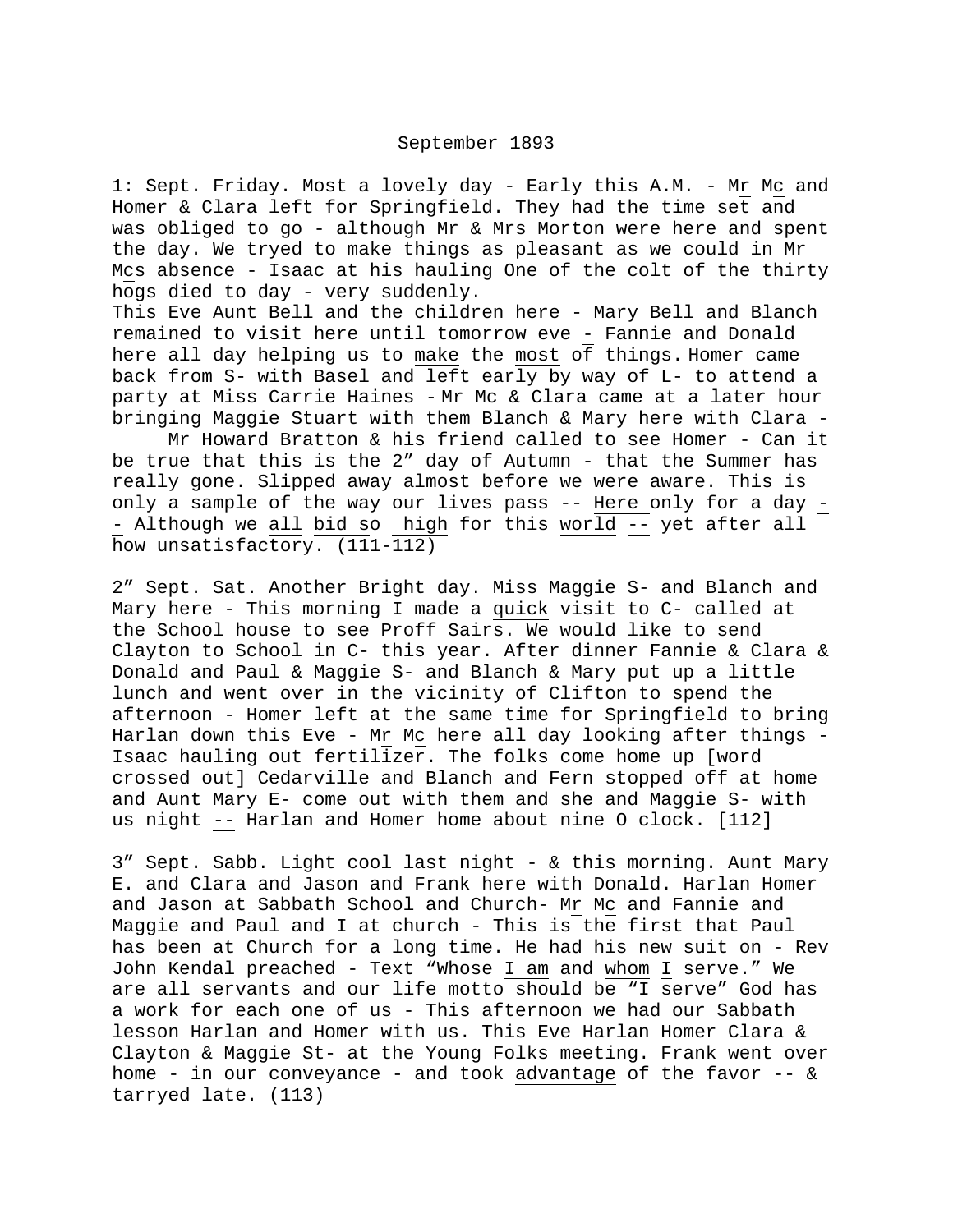4" Sept. Monday. At an early hour - Claytons first day at Cedarville school- he was very anxious to go - He will stay at grandmother Murdocks. Homer took Maggie Stuart to the eleven Oclock train - home again at noon - Aunt Mary E- with uS. Harlan around. After dinner Homer at C- and around to tell the folks good bye - Harlan went with him and went on the five Oclock train to Springfield. Mr Mc around home all day. After an early supper Aunt Mary E. told us good bye and Fannie took her to town to be ready to go back to Wilmington in the morning. They called at Aunt Rachels & Clara kept Donald - All of us busy. Jason at C- at the shop. Clayton came back this eve - (113-114)

5" Sept. Tues. A beautiful day. At an early hour Mr Mc and Clara left for Wilmington to take Aunt Mary E. back - at a later hour Homer told us good bye and Jason took him to the nine O clock train to go back to Monmouth to attend College there this year. This is his second year - Fannie and Donald rode down with them to spend the day around town - How busy these days have been how much has been crowded into them and quickly they have past - Aunt Mary E- has been here since the 1" of Aug. and Homer has been with us since the 9" of June - And now the "Harvest is past and the Summer ended - All past -  $&$  gone O how swiftly - I have had a lonely day - no one here but Frank and Paul and me - Isaac out at his work. This eve I called at C- and brought Fannie and Donald home at a later hour Mr Mc and Clara came - Aunt Jane went with them to day and stood the trip bravely. (114)

6" Sept. Wed. A beautiful day. For a change of scene – I went with Fannie Donald and Paul out to Uncle Silas's – we stopped and took grandmother with – Aunt Mary went out early in the morning – they were having the clover haulers there to day. We remained until after tea Aunt Mary rode home with us. Just as we come in to town this morning the express ran into Mr McElvains team – injuring him and killing his little boy. Clara here with Frank and Jason - Mr Mc around here and there all day- (115)

7" Sept Thurs. Another bright day – but warm - & dusty. I came home from Uncle Silas's sick last night – with a severe pain in my stomach which lasted all night – I have been in bed all day. Mr Mc around looking after things - Mr John Thomas called at an early hour for Mr Mc to go with him to the London fair – but he concluded not to go – This eve Fannie and Jason & Donald at the office – a letter from Homer – he reached Monmouth yesterday p.m. at six O clock – took break fast with Fred. Clara sewed to day. Frank ironed.  $-$  I am sitting up awhile this eve  $-$  (115)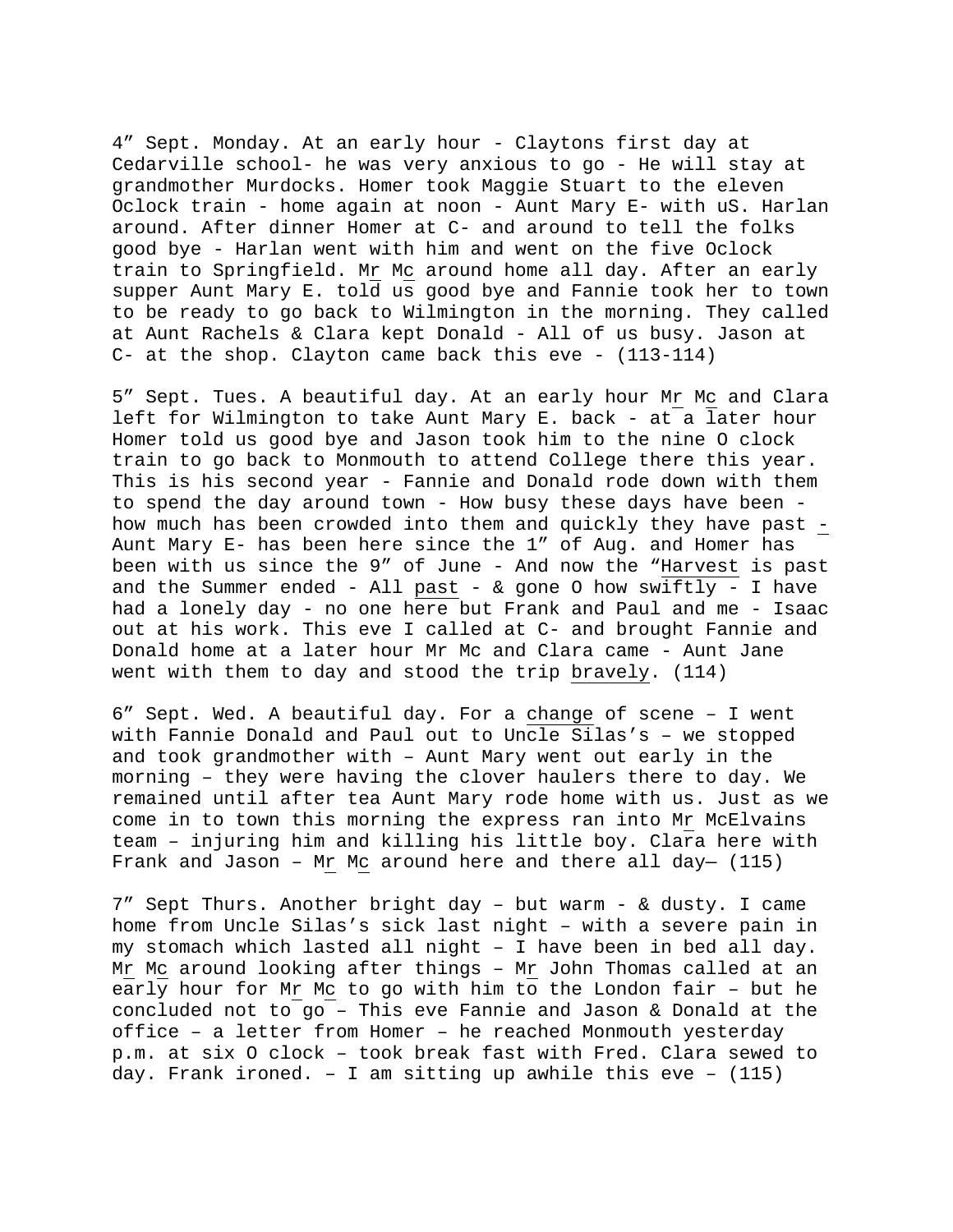8" Sept. Friday. A beautiful day. Fannie and Jason at C- this morning at the office – Aunt Jane came out with them and spent the day. Mr Mc up at Selma pasture – came home to a late dinner – Mr Heentington[?] here to dinner and waited until Mr Mc came This eve he and Mr Mc at John Thomas's. – home again in time for tea – This eve we were surprised to see our old friend Louis Floid the old painter, stopping in – he was there to tea and with us to night – This eve Fannie, Clara Jason Donald & Paul took Aunt Jane home – Frank busy making Crabb apple jelly to day. Clayton came home this eve. This is His first week in Cedarville school Miss Blais is his teacher. (116)

9" Sept. Sat. Very Busy all day. Frank put in a full day washing and ironing. Fannie and busy [*sic*]. Paul and Donald and Clayton and Jason around. This afternoon Clayton at C- Louis cleaned the yard and helped all he could - This p.m. Aunt Bell and daughters called – Isaac finished his 2" term - This A.M. Mr Mc & Clara left in the Surrie for Springfield. Fannie and Frank and I busy all day. We expected Mrs Stuart home with the folks – but she did not come – but were delighted with Harlan putting in his appearance - We had supper for the folks after they came. I have been scarcely able to keep up to day. The painter here. (117)

10" Sept Sabb. A beautiful day. Harlan Clara and Jason at Sabbath School – Mr Mc and Fannie at Church – Mr Morton preached. Clayton and Paul here with Donald and me – Frank and the painter here. This afternoon we had our Bible reading on the upper poarch [*sic*]– Harlan & the Painter read with us – and Clara – we had the Catechisms – This Eve Harlan went with Clara & Clayton for the young folks meeting. Walter came home with Uncle Silas to be ready for an early trip with H- in the morning. (117)

11" Sept. Monday. At an early hour Walter left with Harlan for Springfield to be at his place in time at Carsons. Clayton rode down with Will Mc to C- to school this morning. Miss Haines for School in our school house this morning. Mr Mc at Clifton mill this A.M. After an early dinner Fannie and Donald I left for Mr John Collins and for Xenia - but when we reached there Miss Blanch and her sister were in Xenia - we met them there We attended to a little business and came direct to C- Father Fannie & Donald and I were invited to Mr Mortons to tea - but Mr Mc was at the Selma pasture and Jason brought Clara down and left her to come home with Fannie and me - we were sorry Mr Mc did not get back in time to come. We did not reach home until nine - We had a very pleasant meeting at Mr Mortons - [?] & wife and Gracie there - The old painter around - he cleaned the wool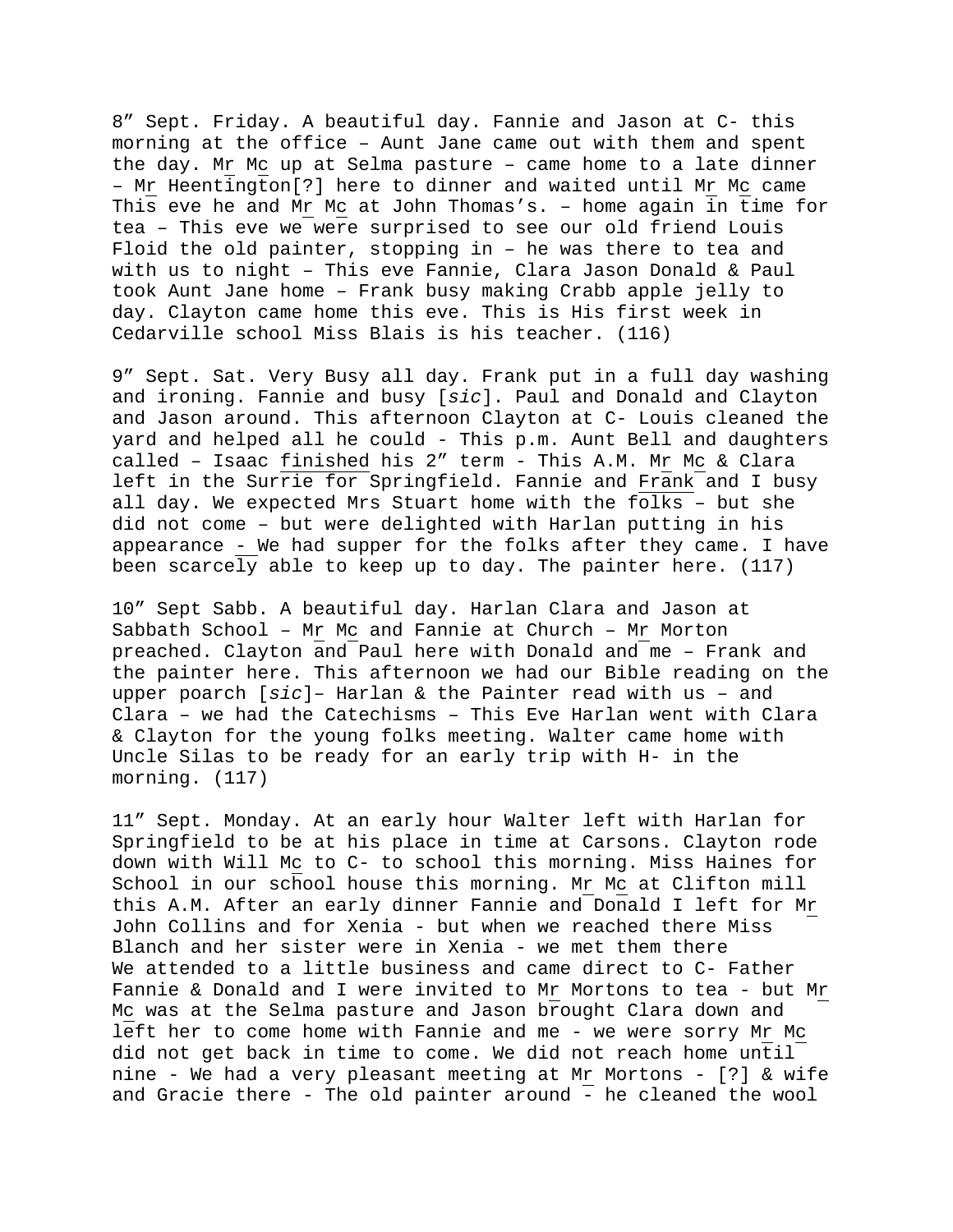house [illegible symbol]. We saw Clayton - he is busy at his lessons at Grandmothers. (117-118)

12" Sept. Tuesday. We had a nice shower yesterday eve - This morning Jason at C- and brought Aunt Jane and Matt and Aunt Mary and Uncle Joe out. They made a nice cloak for Donald. This afternoon Uncle Bigham and Aunt Jennette came - They were here and all the above [?] for tea. Mr Mc at town this afternoon - at Williams S-s - &s - home with the folks for tea - It has been raining this afternoon a little off & on. Fannie and Donald and Clara took the folks home and told the friends good bye - they were detained on acct of the rain - and did not get home until nine. This is the first day Uncle Joe attempted riding and Clayton came with them. (118-119)

13" Sept. Wed. A dreary day after the rain - Sprinkling a little now and then. Clayton told the folks good bye and went back to his school - and Uncle Joe brought the buggy back and Aunt Bell came along and helped pack Clara and Fannie's trunks - Gidieon and Jason took the trunks in the express to Springfield - After an early dinner Mr Mc and Paul and I took Fannie and Donald and Clara to the train to Springfield - we stopped at the firm of "Carson & [?]" to see Harlan and then drove to the [?] depot which is all of three miles out of the city - The train was behind time - Donald was full of life and showed off a good many of his pranks. It was a sad moment when the train came sweeping in and carried Fannie and Donald and Clara away - "Far over the hills and far away: to that far off home at Pine Bush N.Y. I can not tell why - but never at any time have I felt so sad as I have done to night when I came back to our deserted home - all gone - only Jason and Paul with us.

 This afternoon after we went away Uncle Joe took Aunt Bell back to town. When we came back - Poor Frank was so tired that she had retired long ago - Uncle Joe and the old painter by the sitting room lamp when we came home it was nine O clock. Paul was a *[sic]* white as if he had been in his coffin when the train came in - the tears were on his cheeks - he would say I do not want Clara to go away - Will Fannie be back tomorrow - (119-120)

14" Sept. Thurs. Our place still seems deserted -- I left Frank in care of the home and Uncle Joe and I went to C- I took dinner with grandmother Murdock and Aunt Mary - and in the afternoon attended a meeting of the W.C.T.U. At Mrs Shrodes - Let me write those words which came in our lesson to day - "Looking up above earth's throng and stir," Mat. Jesus the beginner and finisher of our faith". And along the vista of life's crowded thorough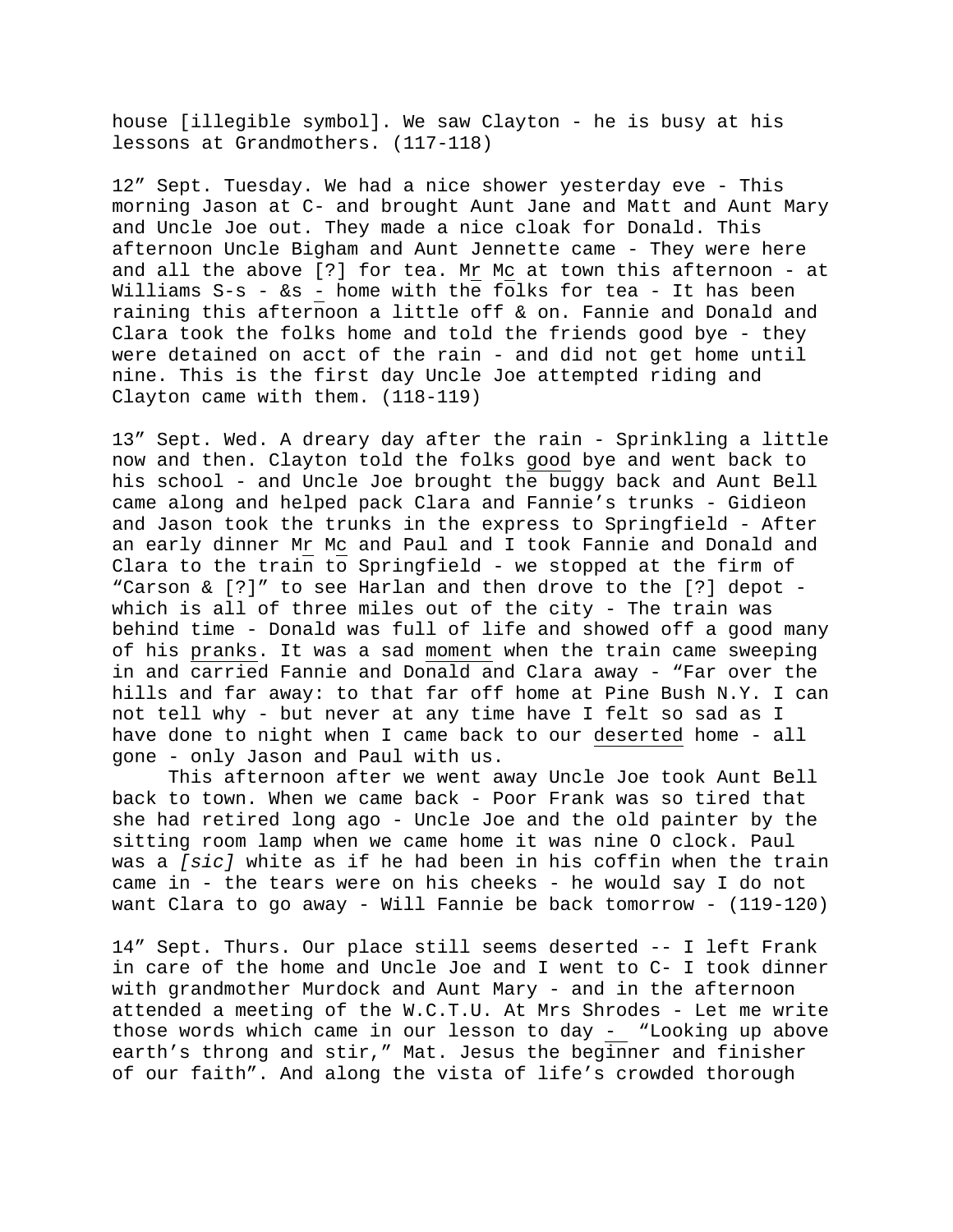focus across the the River to "the land of far distances" which his calm in the Sunlight on the Farther Shore." "O Lord, my God, 'tis early dawn And I would walk with thee to day; Clothe me in garments pure and white, All bright and beautiful, I pray Grant I may walk with greatest care, That I may keep their luster bright, To day, my Father, hear my prayer, And let me walk with Thee in white. No thought, no word, no deed, to day That may displease my blessed Lord; No idle loitering by the way, But Sweetly trusting in Thy word, What'er my hands may find to do -That may I do with all my might, To day my Father, pure and true Grant I may walk with Thee in white. The failures of the yesterday The cares that may tomorrow come, Each tear, each fear, no chase away And guide me on my journey home. And when the evening Shadows face And I came bending in Thy sight Then may I feel my Lord, my All, That I have walked with Thee in white"

 After the meeting Uncle Joe and I came direct home - Mr Mc & Jason and Paul were at Mr Thomas Spanders for Wal[illegible]. - home in time for tea. The old painter putting bee hives in order - Gidieon at work.

15" Sept. Friday. Uncle Joe at C- and busy but Aunt Jane out to take account of the peaches - This afternoon he took her back to C- Frank went down with them. Wednesday night Mr Lee Barbus new house was burned down - Last night Mr Gordons barn near Salem was burned down -- The Painter at the hives again to day. Clayton came home with Uncle Joe Mr Mc at C- This afternoon - This Eve Clayton took me up to Selma for Miss Roadasmer She came down with us - to be ready for the Serving in the morning. (122)

16" Sept Sat. Rather cool to day. Miss R- finished off my black cloth cape and looked over all of my dresses putting them in shape - busy all day long until late this Eve when Mr Mc took her home - This afternoon Mr Mc took Uncle Joe home -- Clayton and Jason at C- a few minutes Gidieon there with wood for Aunt Jane -- This is Gidieons birthday They are having a meeting for him at his home to night - "a surprise" -  $(123)$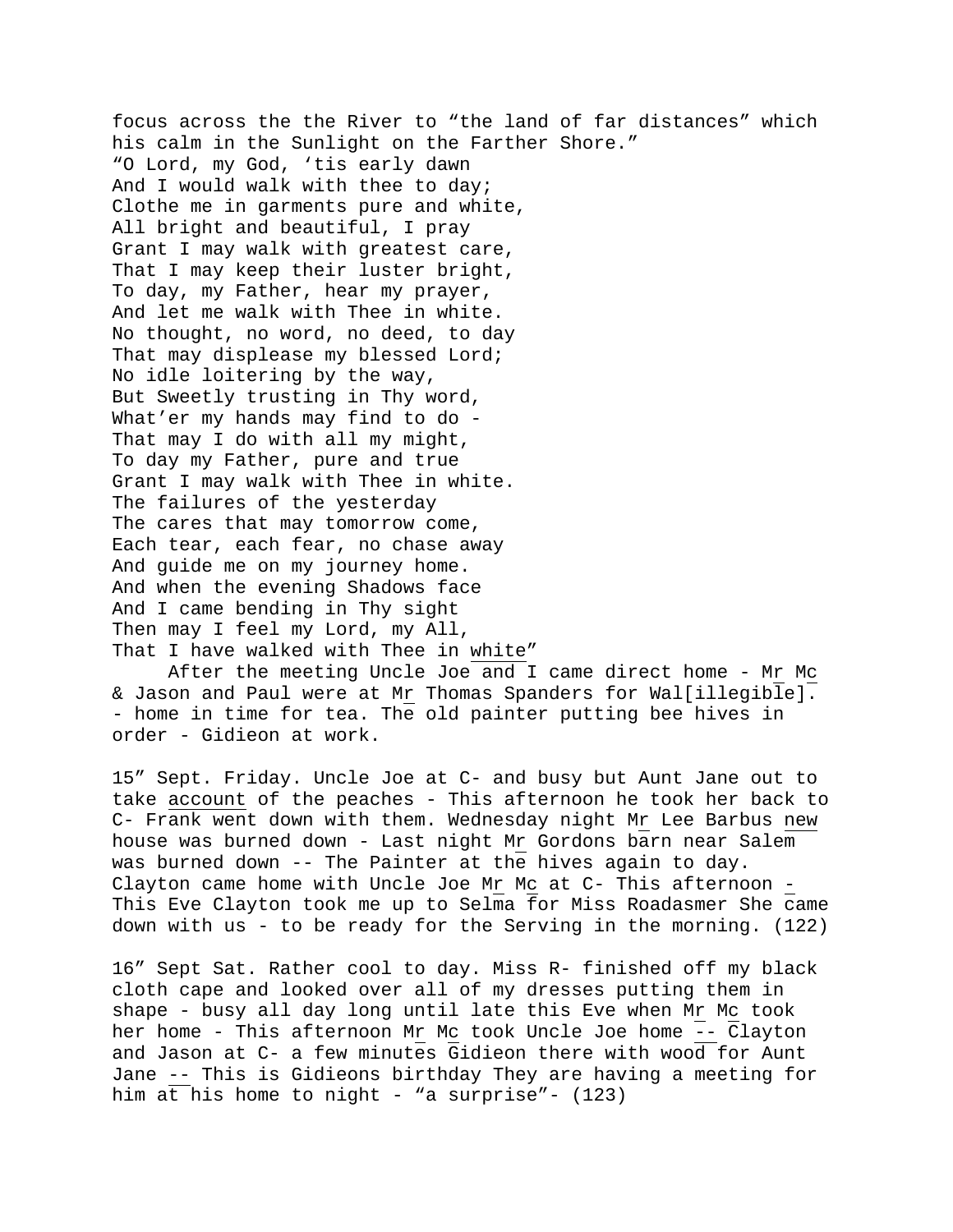17" Sept. Sabb. A nice day. Clayton & Jason at Sabbath School and church. Mr Mc and Paul and I at church. The Old Painter keeping house. Frank absent. Mr Morton's text -- "I will Seek that which was last, and bring again that which was driven away, and will bind up that which was broken, and will strengthen that which was sick." This afternoon Lewis read with Clayton and Jason and me. (123)

18" Sept Monday. A nice day. Clayton went down to School - and Uncle Joe brought the buggy back. He also brought a letter from Clara and Dannie They got home all right - but both were very tired - I do not know how how about Donald whether he was very tired or not- but he surely would be. Roy Branigan[?] came up this morning - has been around all day - and took the buggy to go to see his girl to night.

 Uncle Joe took clothes to Mrs P- home against in time to tea - Jason at C- for He started to School to day - & needed books. Excuse blots- I have written this over while asleep. (124)

19" Sept. Tuesday. A nice day. Jason at School. Mr Mc around home all day. Uncle Joe and Ray around. The old painter at the bee hives to day again. This afternoon Frank called at Will Mcs. I called to see Mrs Jonas and Mrs Kyle was K- does not seem to improve very fast. This eve Mr Mc and Roy at the pasture. Paul cried himself asleep with the tooth ache. Roy at C- on an errand. (124)

20" Sept. Wed. Uncle Joe at C- this morning the Old Painter at his work. Gidieon began cutting corn - Roy still here. Jason at School. This afternoon I was at C- I took Paul with me - we were home in time for tea - Mr Mc around at the pastures - Roy at Cagain. (125)

21" Sept. Thurs. A Pleasant day. Mr Mc around looking after things The Painter at the Bee Hives - Roy with us - Uncle Joe here Jason at School -- Frank and I busy - This afternoon I went to C- alone - Mrs. Cawley grandson burried to day - he was one of the Twins. I took tea with Clayton at grandmothers- David [?] & Aunt Mary  $-$  Mr Mc at pasture. (125)

22" Sept. Friday. At an early hour I left for C- and took Aunt Jane - Aunt Mary and Aunt Bell with me to the "Annual W.C.T.U. Convention of Greene Co." We certainly had a nice meeting - Prof White gave uS a Bible Reading -- Aunt Mary was selected President for this year. We has a nice dinner I met Nellie there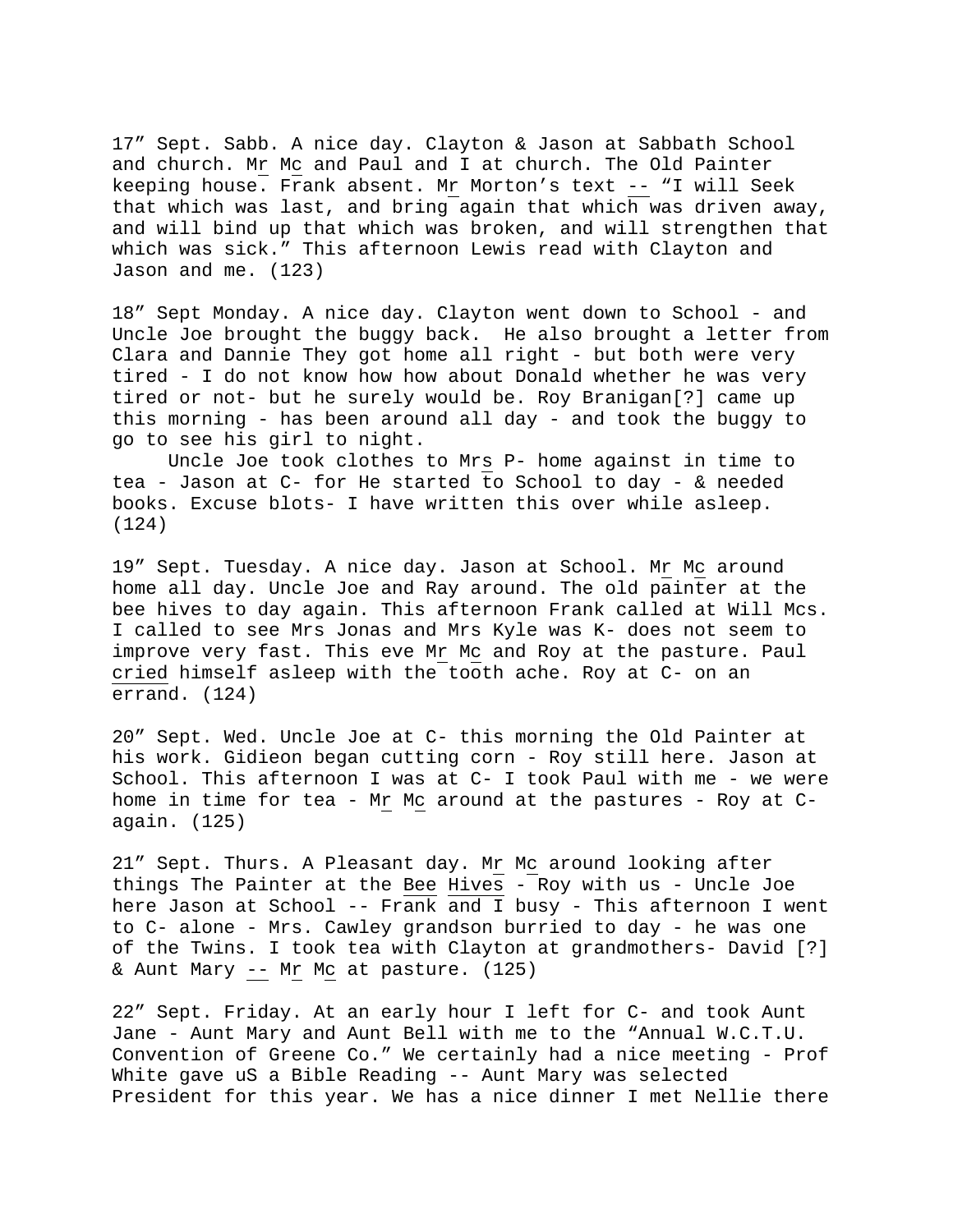- Heavy rain this afternoon -- dark and dreary this eve - we did not reach C- until dark -- Clayton came home with me from C-Frank taking care of things to day. Mr Mc the Old Painter Uncle Joe and Roy and Paul around. Jason at School. (125-126)

23" Sept. Sat. A little cool after the rain. Gidieon around at the work. Clayton and Jason helping him get out corn -- The old Painter at the bee hives- Uncle Joe and Paul around. Frank busy. This afternoon Mr Mc at Mr Edd Carrys. Roy B- out last night and in "his room" this afternoon -- Resting. Mr Isaac L- and Mr Lammont called to see Mr Mc this morning. Gidieon took Uncle Joe and Roy down home. Mr Mc here after dark - He came home past Uncle Bighams and had tea there. (126)

24" Sept. Sabbath. Rain last night and rain this evening again. Clayton and Jason at Sabbath School and church - Mr Mc & Paul and I at church too. Mr Mortons text "We will go with you for we have heard that God is with you."

 This afternoon Louis Floyd, the old painter, read with Clayton and Jason and I in the Bible. Clayton and Jason read aloud in the Evangelist and in the book ( Persecutions in Scotland - Frank away this eve -- Raining and quite cool. (127)

25" Sept Monday. Chilly after the rain - Robert McMillan, who is home from a six year stay in Washington Ty.) came this morning to spend the day. Clayton took the buggy down when he went back to school and Uncle Joe came back bringing Roy Branigan and Robbie Murdock of Bloomington Rd.

 Robbie come from there to grandmothers Saturday morning it is six years now since Robbie was here. The painter fixing the cistern top - All here for Supper but Bob Mc. Late this eve Uncle Joe and I at C- took the clothes to Mrs P- it is quite chilly.

Robbie M- & Roy B- here this eve - & with us to night. An irish "corn cutter" here. Jason at School to day. Paul around. Frank busy. Mrs Aaron [Willfurrow?] is dead. She died yesterday. (127- 128)

26" Sept. Tues. A bright day - but cool in the Shade - frost last night. Our Irish Man past on this morning. Isaac H- & Lamonts left in field. Gidieon and Uncle Joe & Roy in the Sorgum. Robbie M- here until after dinner - Frank taking care of the house and Paul - Jason at School. Uncle Joe at C- this Eve - - Mr Mc and I left at an early hour this morning for the big Prohibition Basket meeting at the Fair grounds at Springfield. [?] (Prohibition Candidate for Gov,) and [?] were the speakers we had a grand meeting -- And a happy meeting for me as Mr Mc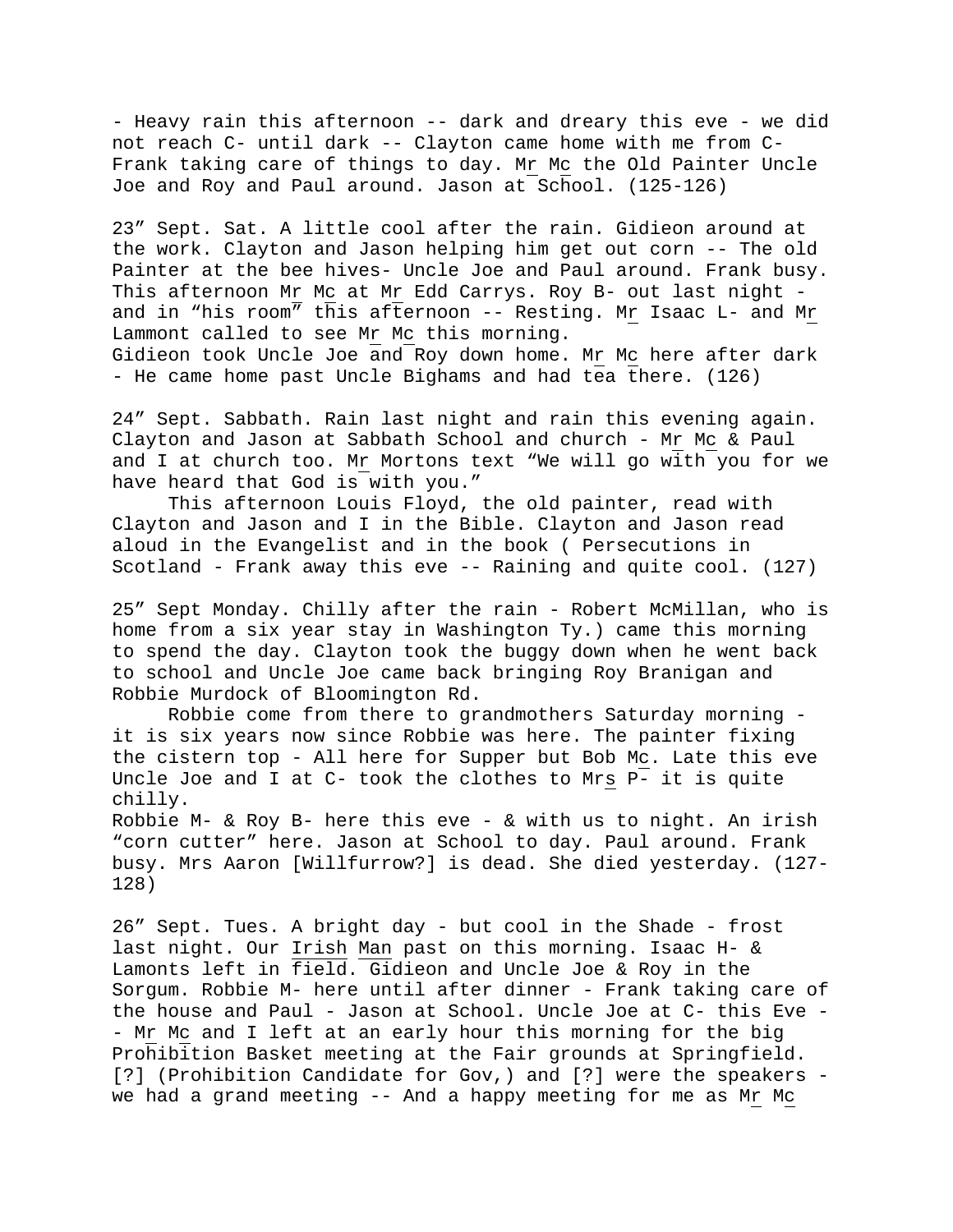has made a clean sweep and came over soul and body into the Prohibition party. Maybe he ever go forward & upward - never back - never. In the evening at the City hall Our Candidate [large blank space] spoke on the "little red School house" - I stopped with Mrs Stuarts for tea - Mr Mc went with Harlan - It is just a year this evening since Harlan went to Springfield and began work for Carson and fire. Quite a change in the appearance of our boy since then - as well as a change in our boy for the better.

 Mr Mc and Harlan called and went with Mrs. Stuart and I to the meeting - We had a grand speech -- It is cool to night almost as bright as day. No one can can ever know how lonely these days are since the children are gone -- some of them so far away. (129-130)

27" Sept. Wed. This A.M. Frank and I [?]. Lewis fixed up the cistern pump - Uncle Joe and Roy at work. Gidieon at the wheat sewing - Mr Mc at Dave Mcs this A.M. Quite a bright day. Jason at School. Frank and - have work. This Eve Gidieon across at Mr Thomas Stretcher. This Eve Mr Mc called at Williams in C-- (130)

28" Sept Thrs. A beautiful day. This morning the old Painter, Louis Floyd, bid us good bye after a three weeks stay -- and Mr Mc took him to Selma to the train Mr Mc at the Sheep pasture also.

This P.M. he was at the late [Jameson?] farm at Edd Smiths the Sale. Near noon Paul and I went to grandmothers - neither she nor Aunt Mary well. Clayton home to dinner with us at two Oclock Paul and I at the Woman's Missionary Soc. We did not make a long stay in C- afterwards but came home. Uncle Joe and Roy at Aunt Rachels for wheat this morning. Gidieon at the sowing. Jason at School to day. Frank busy. (130-131)

29" Sept. Friday. A bright day. Mr Mc left for Mr Arthur Forbes sale - Uncle Joe and Roy & Gidieon busy at the wheat sowing. Jason at School Paul around with Frank - Her folks finished their contract in the corn this Eve. This afternoon I called to see Mrs Etter McMillan - This Eve I made a hasty trip to C- for Clayton- Frank went with the folks home to be ready to go with them to Springfield tomorrow Mr Mc at home after dark - he took dinner and Supper at Mr Forbes's. Uncle Joe and Roy with Clayton and Jason around the camp - Gidieon and I looked over accts to day. (131-132)

Sat. 30" Sept. Misty - drizzling rain all day. Isaac H- here this morning - He was married on Thursday. Gidieon trying to